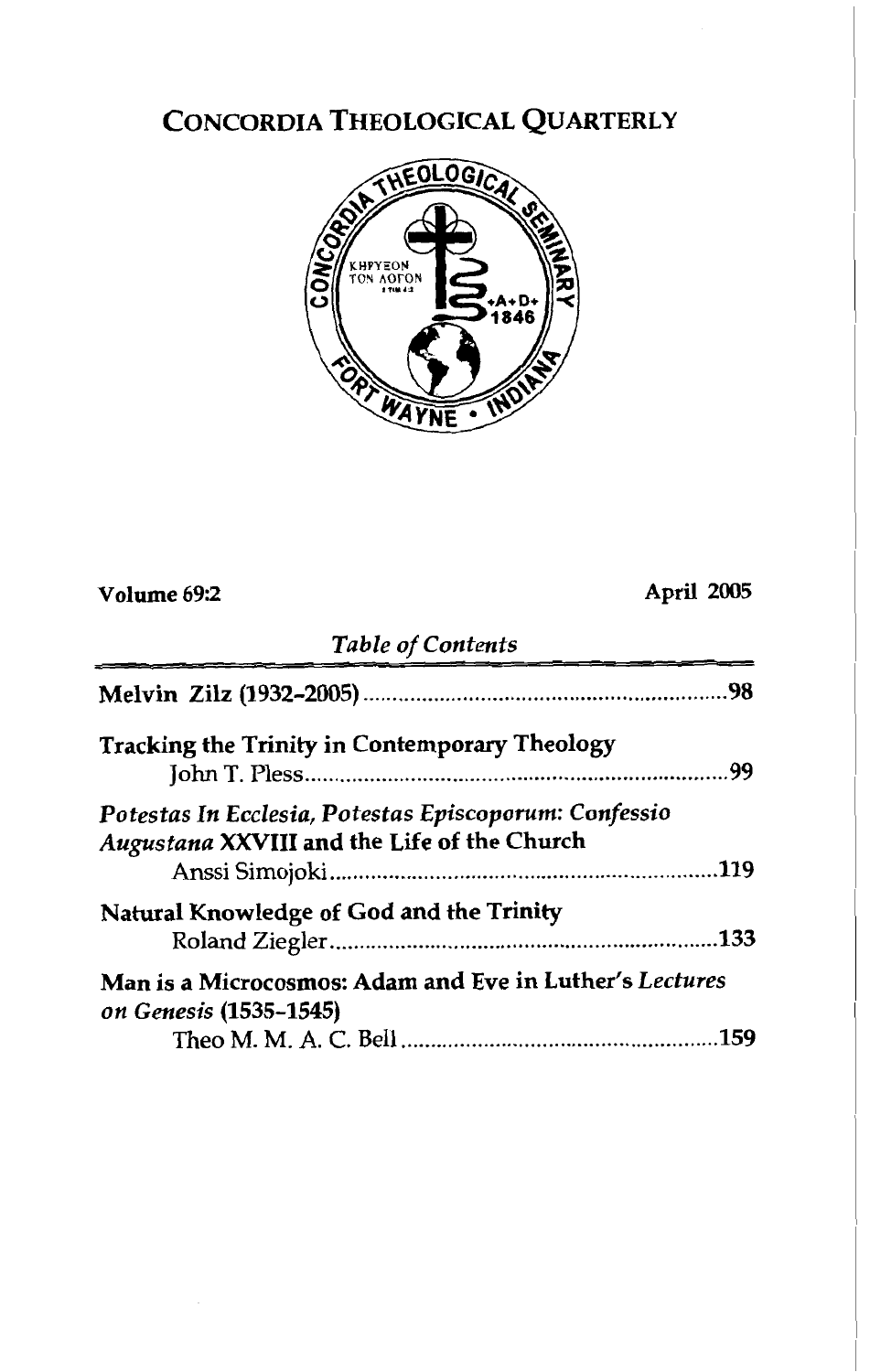# **Man is a Microcosmos: Adam and Eve in Luther's** *Lectures* **on** *Genesis* **(1535-1545)**

## **Theo M.M.A.C. Bell**

"Until now there has not been anyone in the church who has explained everything in the chapter with adequate skill," so Martin Luther (1483- 1546) boldly states in the beginning of the first chapter of his explanation of Genesis.' The commentators from the past with their countless questions had confused everything in this chapter: that God has reserved his exalted wisdom and the correct understanding of this chapter for himself alone. He has left us these two things to know: "this general knowledge that the world had a beginning and that it was created by God out of nothing." For Luther, it is clear that the perfect knowledge, which Adam and Eve once possessed in Paradise, has been gone for good. This will make his undertaking not an easy one. Trying to read Scripture in its literal meaning, Luther embarks on this journey on his own and without a guide. "We shall, therefore, leave others to their opinion and explain what seems right to us. $''<sup>2</sup>$ 

More than the pursuit of knowledge, Luther is concerned with God's wisdom, which can be found in Scripture. He has some meaningful things to say about it in his Introduction to Genesis. According to Gregory, Scripture is a river, in which a lamb wades and an elephant floats. It is God's wisdom, which makes the wise men of this world fools; and it is the prince of this world who makes children eloquent and eloquent people like children. Not he is the best, who understands everything or even who has no shortcomings, but he who loves the most, like Psalm 1:2 says: "Happy is the man, who loves and meditates on the Law of the Lord." It would be more than sufficient, if this wisdom would please us, if this meditated wisdom would be loved and held day and night.<sup>3</sup> These thoughts about love for wisdom, which can only be gained from meditating Scripture day and night, make us think of Luther's story of his so-called tower

<sup>1</sup>**WA 42:3,22-23; from Martin Luther,** *Luthers Werke: Kritische Gesammtausgabe, Schriften,* **65 vols. (Weimar: H. Bohlau, 1883-1993).** 

**<sup>2</sup>WA 42:6,10.** 

**<sup>3</sup> WA 422.5-13.** 

*Theo M.M.A.C. Bell is a professor of theology at Catholic Theological University, Utrecht, The Netherlands.*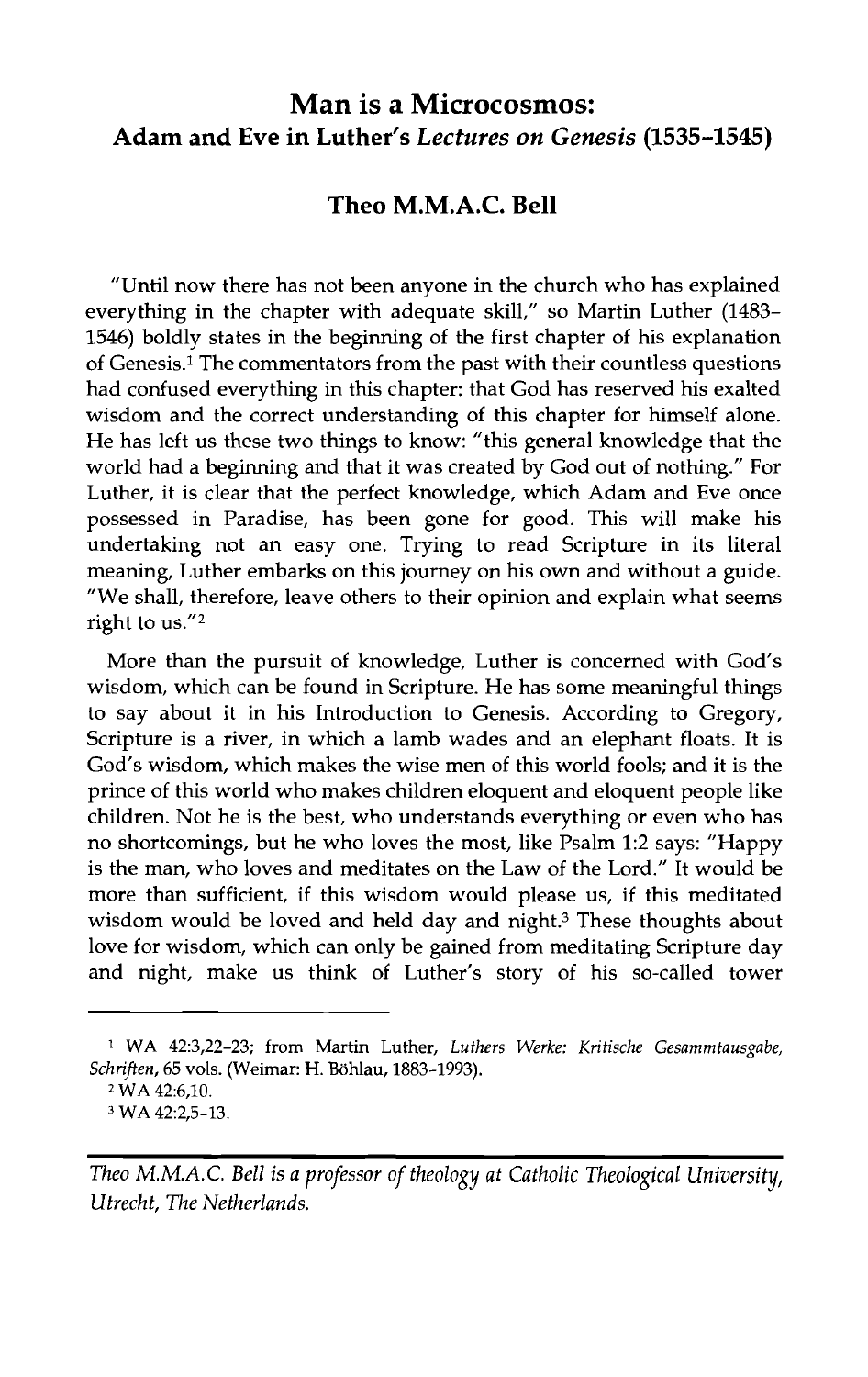experience,4 but even more it discloses his monastic theological background -exposition of the Scriptures and meditation are intertwined for him. $5$ 

Luther dedicated an extensive series of lectures to what he called "my beloved Genesis." Apart from the Psalms, there is no other book in the Old Testament that is treated by him in such a profound and extensive way.6 Leaving aside some series of sermons *(Declamationes)* from his younger days, we also have these academic lectures which remained unfinished in spite of a period covering ten years. His Lectures on Genesis *(Enarrationes in Genesin)7* comprise no fewer than three strong volumes of the Weimar edition of Luther's works and count some 2200 pages.<sup>8</sup> However, Luther research has not paid the necessary attention that this commentary deserves. While it is true that we must be very cautious in making use of these lectures on Genesis-primarily due to the fact that they are considered a reworking by editors who were influenced by Melanchthon<sup>9</sup> - we join Martin Brecht's opinion: "Nevertheless, the bulk of this commentary, with its amazing richness of features and allusions, undoubtedly does come from Luther, and his spirit is evident in it. Despite

 $9$  These editors may be responsible for the repetitions that the lectures contain-a result of their using different students' notes. They likely also added some things. Above all, their own theology crept into the work so that one cannot always be sure of reading the genuine Luther.

<sup>&</sup>lt;sup>4</sup> WA 54:185,12-186,20.<br><sup>5</sup> Martin Nicol. M

<sup>5</sup> Martin Nicol, *Meditation bei Luther,* Forschungen zur Kirchen- und Dogmengeschichte (Göttingen: Vandenhoeck & Ruprecht, 1984), 171. Meditation should not be considered as a private activity but rather as a practice in the Word aiming at teaching and preaching the doctrine therein.

**<sup>6</sup>**Oskar Ziegner, *Luther und die Erzvater: Ausziige aus Luthers Auslegungen zum ersten Buch Moses mit einer theologischen Einleitung* (Stuttgart: *J.* F. Steinkopf, 1936), 9.

<sup>7</sup>"The Weimar Edition speaks of 'Commentary'. Actually this is not the right word, but *enarratio*, which means: 'to speak, tell, or set forth in detail.' A public context is connoted. Therefore, it means to speak in public in detail." See Kenneth Hagen, *Luther's Approach to Scripture as seen in his 'Commentaries' on Galatians* 1519-1538 (Tiibingen: Mohr, 1993), 49-66, quote p. 50.

**<sup>8</sup>**WA 42-44. Only the first volume of the Commentary on Genesis is published during Luther's life in 1544 and has a foreword by him. Further, several editors have worked on the edition. It is not possible to deal here with the complicated *Redaktionsgeschichte.*  For this, see E. Seeberg, *Studien zu Luthers Genesisvorlesung: Zugleich ein Beitrag zur Frage nacl~ dem alten Luther,* Beitrage zur Forderung christliche Theologie (Giitersloh: Bertelsmann, 1932) and especially Peter Meinhold, *Die Genesisvorlesung Luthers und ihre Herausgeber* (Stuttgart: J. F. Steinkopf, 1936). See also footnote 10.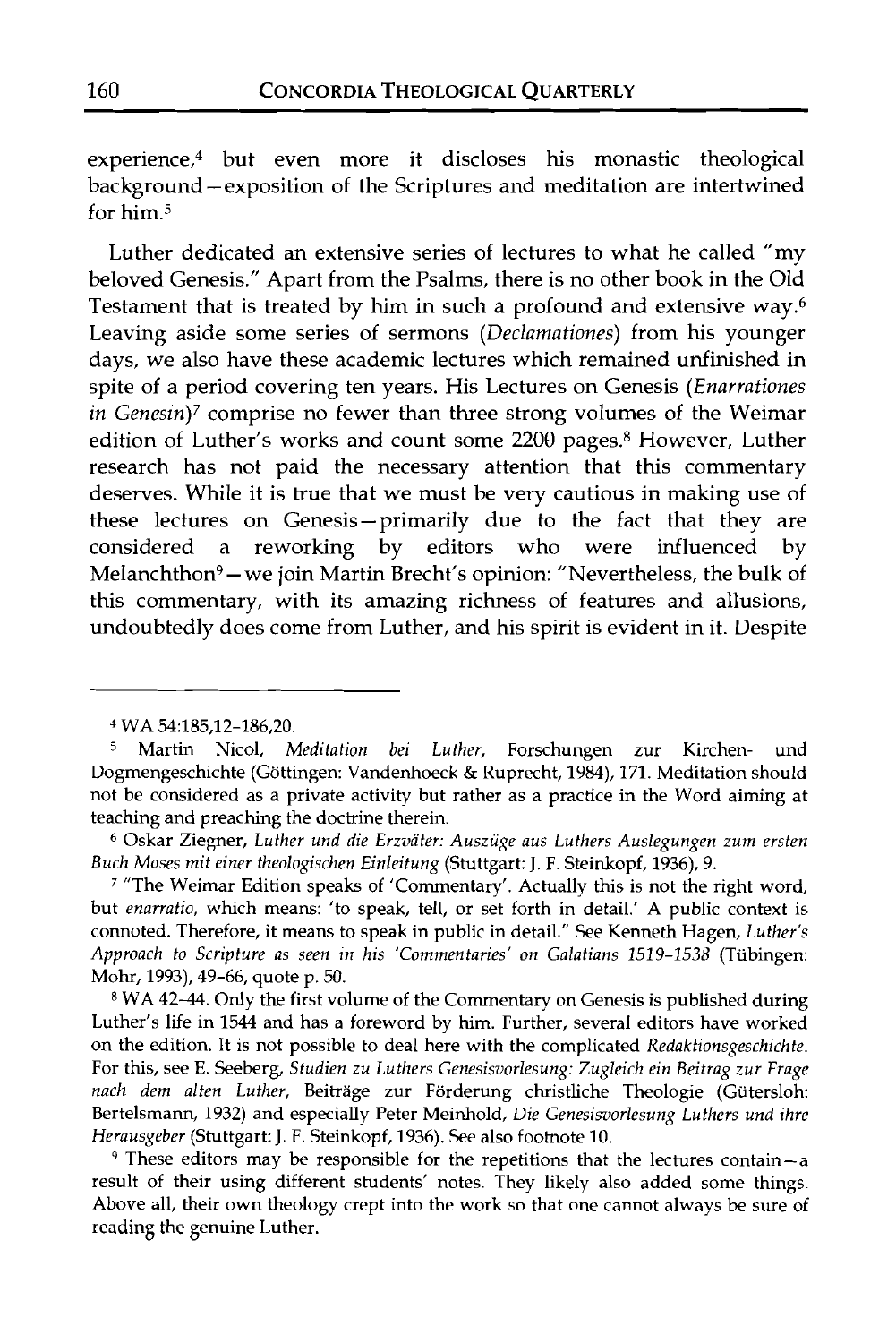the subsequent alterations, this monumental work may still be regarded as primarily his work and thus as a useful source." $10$ 

Why do we choose these lectures? If we are looking for a most ample and detailed description of Adam and Eve by Luther, we can find it here. Furthermore, in the years around 1535 theological-anthropological issues clearly are at the center of his thought.<sup>11</sup> Moreover, the Lectures on Genesis are dated from the last stage of his life, when Luther lived the life of a married man himself, and where his own experiences seemed to have enhanced his own appreciation of marriage and family life.12 Did his marriage influence his exposition of the creation account somehow?

Premodern exegetes used to read Scripture in a different way than many modern exegetes do. To them Scripture was one holy book that fascinated as a whole as well as in its numerous details. It was written by God to put mankind on the way back to Him. That is the reason why reading Scripture is not reading literature in the first place, but reading about the history of salvation and doom, in which one finds oneself: "Like [it happened] to Adam, so to all men. Like [it happened] to Eve, so to all women."<sup>13</sup> This marks very clearly the central position of the first human beings, and at the same time, it expresses the self-identification of the exegetes with both ancestors; what is said of them, can be applied to all humans. So the story of the first human beings interprets the present interpreter as well.

For Luther the story of the creation and fall still remained a historical reality. In this way, though it had happened some six thousand years ago, one must take the text literally.14 This was an important argument against philosophers like Aristotle who tended to teach the eternity of the world. But it is also an argument against church fathers like Augustine and Hilary who did not want to read Scripture literally and held that the world was created instantaneously and not successively in the course of six days. The

**<sup>10</sup>**Martin Brecht, *Martin Luther: Volume* **3** *-The Preservation of the Church, 1532-1546*  (Philadelphia: Fortress Press, 1993), 136.

**<sup>11</sup>**Bengt Hagglund, "Luthers Anthropologie," in *Leben unri Werk Martin Luthers von 1526 bis 1546: Festgabe zu seinem 500. Geburtstag,* vol. I, ed. Helmar Junghans (Gottingen: Vandenhoeck & Ruprecht, 1983), 68. In this connection reference is made to Luther's *Disputatio de homine* (1536).

<sup>&</sup>lt;sup>12</sup> Marc Lienhard, "Luthers Menschen- und Weltbild im Genesiskommentar (1535-1545)," in *Luther-Bulletin* **3** (January 1994): 35.

<sup>13</sup> WA 24:91,1.

**l4** WA 42:3,20.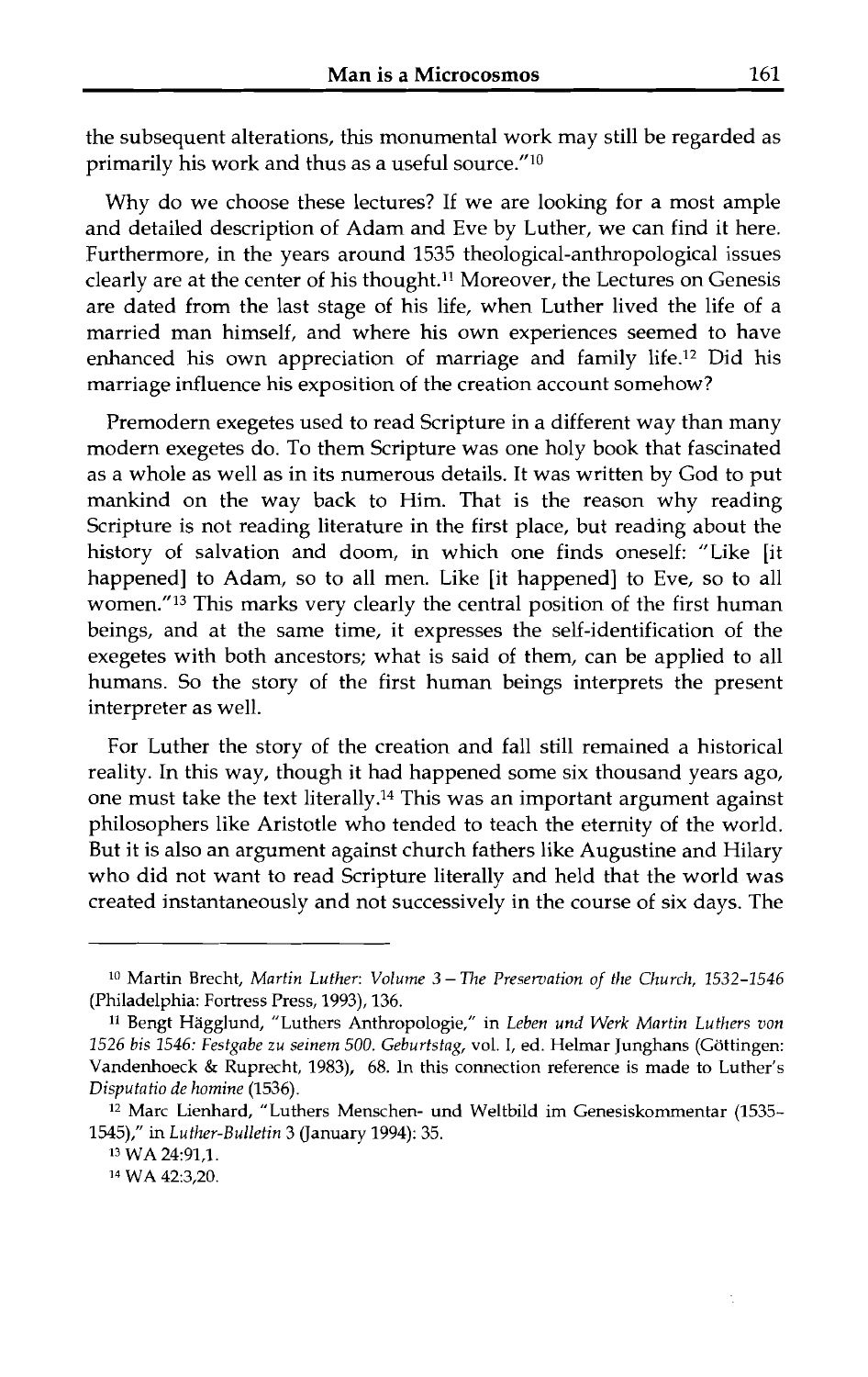Bible was for Luther the book of the world and the history of humanity from its very beginning. His exegetical method was aimed at finding the proper historical sense of the text. With this he distinguished himself from<br>many of his predecessors who tended toward an allegorical many of his predecessors who tended interpretation.15

The story of the creation of man gave the exegete an opportunity to describe the relations between both sexes more precisely. It is clear that Luther as an exegete of the Bible was influenced by the thinking of his time concerning the relationship between man and woman. Therefore, his views may appear sometimes dated to us. However, it is essential for us not to seclude ourselves from this strange Luther but to hear him out first.

Like Augustine and many others, Luther could perceive a human ideal of living together in an harmonious way in the original community of Adam and Eve in paradise. First we will deal with man created after the image of God. After that we will look at the relationship of Adam and Eve and their position before and after the fall. **A** few particular verses from the first chapters of Genesis will have our special attention: Genesis 1:26- 27 on the creation of man in the image of God, Genesis 2:16-23, in which the woman is created, and Genesis 3:15, the so-called proto-gospel, in which for Luther the history of creation and fall seems to culminate.

#### **I. Adam and Eve as the Image of God**

Man created according to the image of God is a topic that draws the most attention within the first chapter, and no theologian in the present or in the past can avoid determining the nature of this image. It is characteristic of Luther that he never deals with man on his own. He is not interested in a philosophical anthropology, which first treats man as man and after that covers the theological meaning. "What advantage is there in knowing how beautiful a creature man is if you are unaware of his purpose, namely, that he was created to worship God and to live with Him eternally?"<sup>16</sup> The human being can only be defined through his relationship to God and the destination which is intended by him. The most important goal, which Scripture reveals, is to live with God in eternity and to preach God here on earth, to thank him and patiently obey

**l5 WA** *42:176,21:* " . . . *quod relictis Allegoriis historiarn et propriam sententiam secuti sumus."* **Sticking to the literal sense** *(historia)* **is also the reason why Luther estimated the exegete Nicolas of Lyra so highly:** *"Ego Lyram ideo amo et inter optimos pono, quod ubique diligenter retinet et persequitur historiam ..."* (WA 42:71,17-18).

**l6** WA 42:98,11-13.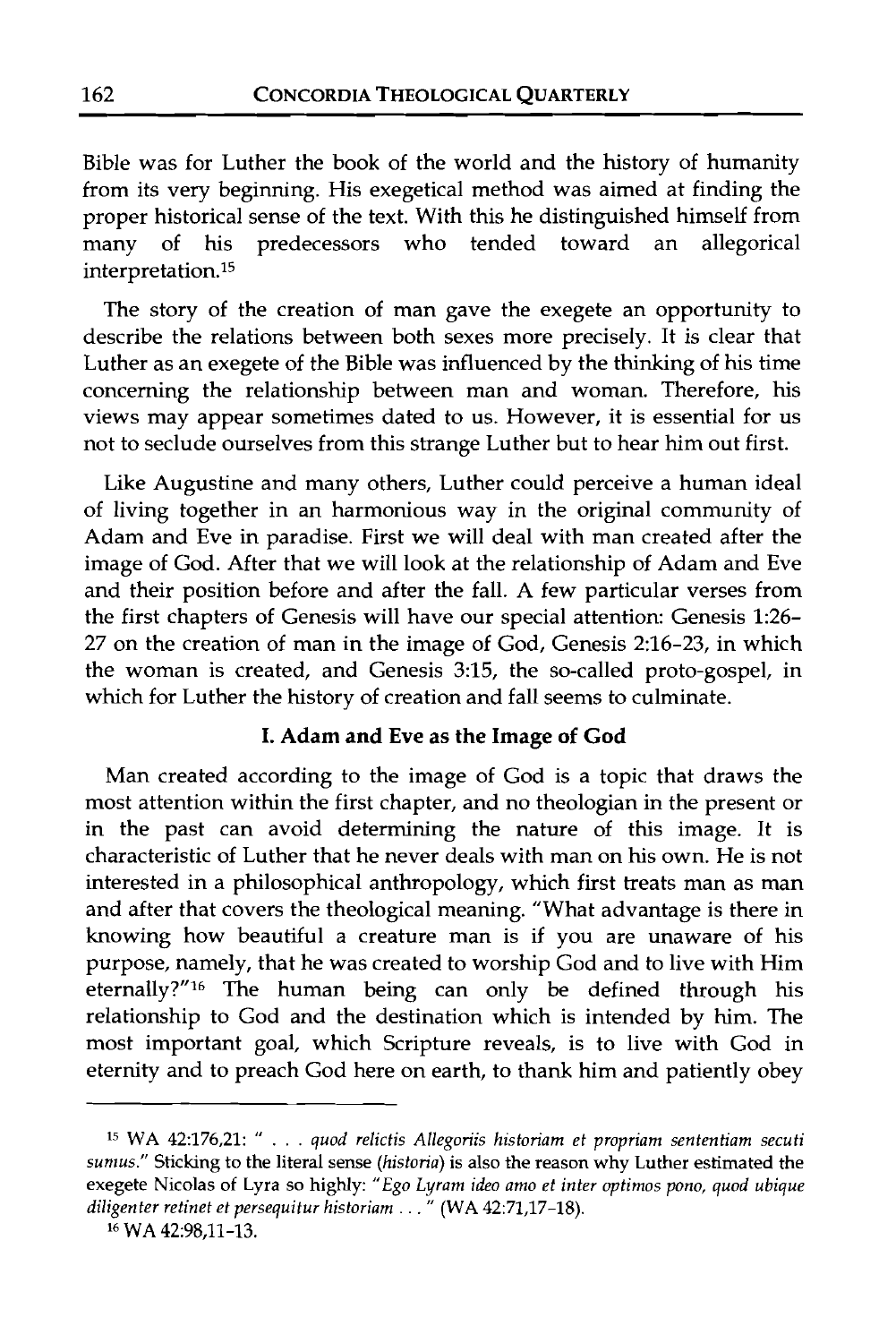his word. Philosophers know nothing about this and the world with its highest wisdom is most ignorant when it does not take advantage of Holy Scripture or of theology.

Among all others man is a very special creature. He is created according to the image of God (ad imaginem Dei). This has to be mentioned first as this makes him a unique work of God.17 For Luther this image-character is not identical with certain natural qualities, which are owned by all human beings. The theology of that time, following Augustine, defined the image in terms of the rational powers of the soul and perceived in them the fundamental difference between man and animal. According to the Vulgate translation, image (imago) and similitude (similitudo) were distinguished. The image of God would consist in memory, the intellect, and will.18 These three comprise the image of God, whch is in all of us. Moreover, the theologians stated that the similitude lies in the gifts of grace. Just as a similitude is a certain perfection of an image, so our nature is perfected through grace. Thus, the similitude of God consists in this: that the memory is provided with hope, the intellect with faith, and the will with love. Sometimes other divisions are made; namely, that the memory is the power of God, the mind of his wisdom, and the will of his justice. In this manner Augustine and others after him have exerted themselves to think out various trinities in man. Luther calls this "not unattractive speculations," which point conclusively to keen and leisurely minds, but they contribute very little toward the correct explanation of the image of God.

Luther rejected these kinds of interpretations.19 Naturally, man did possess these three powers of the soul (memory, will, and mind) in a most perfect way, and they have been the foundation for a perfect knowledge of God and for a perfect love of God and fellow creatures.<sup>20</sup> Yet the image of God is not an active human power in the first place but rather the right relationship of a person to God.<sup>21</sup> Thus, if the *imago Dei* exists in this

<sup>&</sup>lt;sup>17</sup> WA 42:46,11: "*opus Dei singulare." Singulare* also points to being distinguished from **the other creatures.** 

**l8 WA 42:45,3-7:** *"Doctores autem reliqui fere Augustinum sequuntur, qui Aristotelis divisionem retinet, quod imago Dei sint potentiae animae, memoria, mens vel intellectus, et voluntas; in his tribus dicunt consistere imaginem Dei, quae in omnibus hominibus est."*  **Augustine,** *De Trinitate,* **chapt.** *IX-XI.* 

**l9 WA 42:45,11-17; 247,39-248,8.** 

**<sup>20</sup>WA 42:47,23-35.** 

**<sup>2</sup>l WA 42:86,3-16. See also Leinhard, "Luthers Menschen- und Weltbild im**  Genesiskommentar (1535-1545)," 24-25, and Hägglund, "Luthers Anthropologie," 24.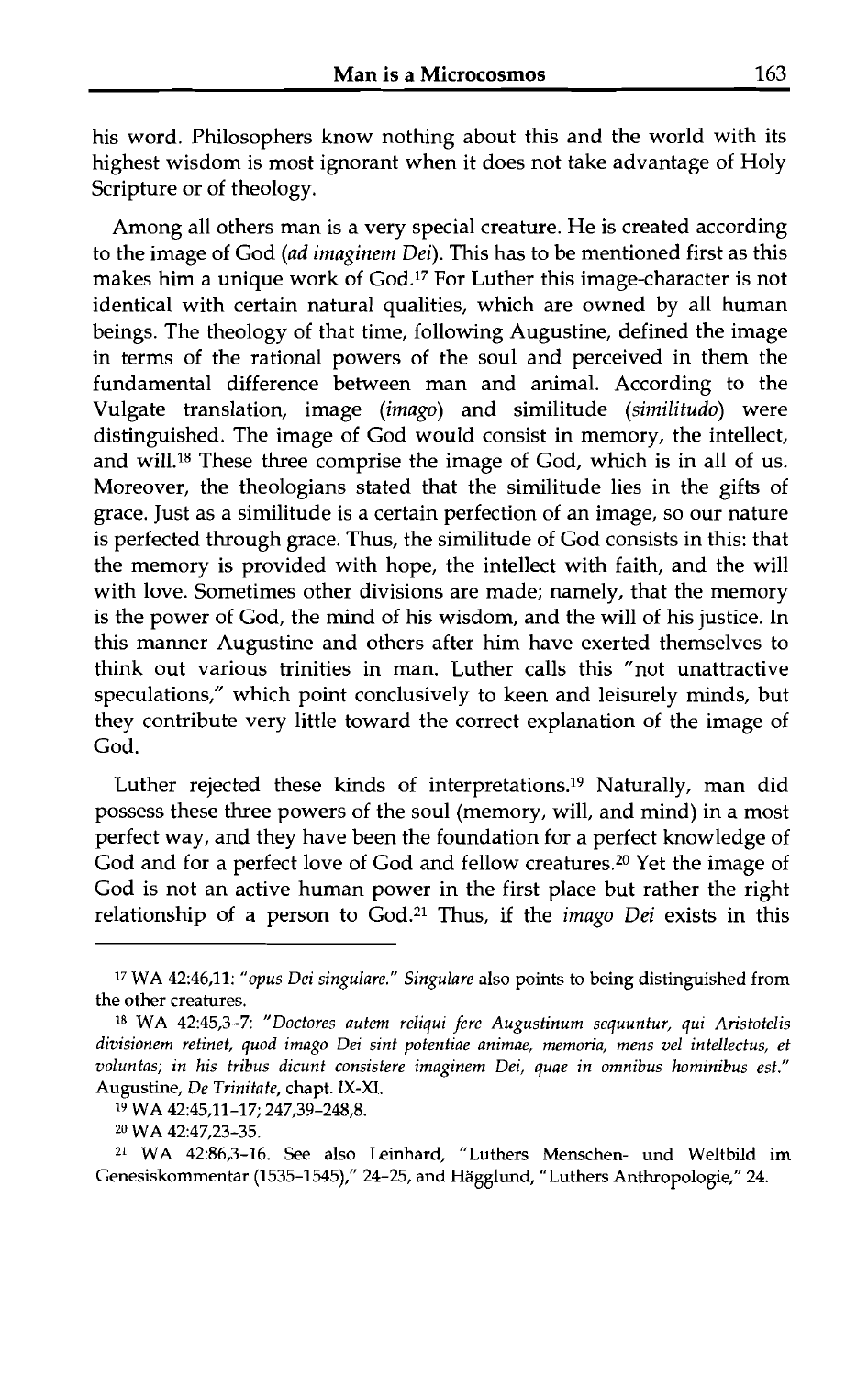relationship, then it means that "Adam in his being not only knew God and believed in His kindness, but also lived in a life that was wholly godly, that is: he was without the fear of death or of any other danger and he was content with God's favor."<sup>22</sup> According to Luther, God meant to say with this: "This is my image, by which you are living, just as God lives. But if you sin, you will lose this image and you will die." Being created in the image of God means to live this fundamental vital relationship with the creator. In the fall, man does not lose only the similitude but the image too because this relationship with God is annihilated.

According to Luther's view, the similitude with God is not to be understood as an additional gift of grace but belongs to the natural being of Adam and Eve in their original condition. Their perfection consisted in being equipped with qualities in the spiritual as well as the physical realm. In this way, human beings possessed original righteousness by virtue of their being created.23 At the same time, however, one should not lose sight of the physical dimension for the personal partnership with God and the certainty of God, which found expression in the physical condition of the first human beings. They possessed a perfect knowledge of the nature of animals, plants, fruits and other creatures. Their interior as well as their exterior senses were perfectly pure. $24$ 

Luther's view that man as the image of God concerns the whole person and is not restricted to the spirit only would definitively break through in modern Bible studies. Moreover, what draws siginficant attention is that Luther attributes the image of God equally to man and woman. This is an obvious correction of the tradition which saw the image of God only in the male and considered the woman only as an image because of Adam.25 Finally, another remarkable point is this: Luther no longer explained the

**<sup>22</sup>WA 42:47,9-11.** 

<sup>&</sup>lt;sup>23</sup> David Löfgren seems to put the original righteousness of man on the same level with justification by faith. *Die Theologie der Schöpfung bei Luther* (Göttingen: **Vandenhoeck** & **Ruprecht, 1960), 62. However there is a remarkable difference that does not seem to be noted by him sufficiently; the original justification in Paradise is not attributed to man but is created inside within his human being and is therefore his possession. See e.g., WA 42:47,8:** *"Quod Adam eam in sua substantia habuerit* . . ."

**<sup>24</sup>WA 42:46,23-26; 47,35-38.** 

z5 **See e.g., William of Auxerre,** *Summa aurea* **(Paris 1500), Fol. 58v:** ". . . *quia vir immediate factus est ad imaginem et similitudinem Dei, mulier vero mediante vir,"* quoted by **Elisabeth Gossmann, "Glanz und Last der Tradition. Ein theologiegeschichtlicher Durchblick," in** *Mann und Frau* - *Grundproblem theologischer Anthropologie,* **ed. Theodor Schneider (Freiburg** im **Breisgau: Herder, 1989), 37.**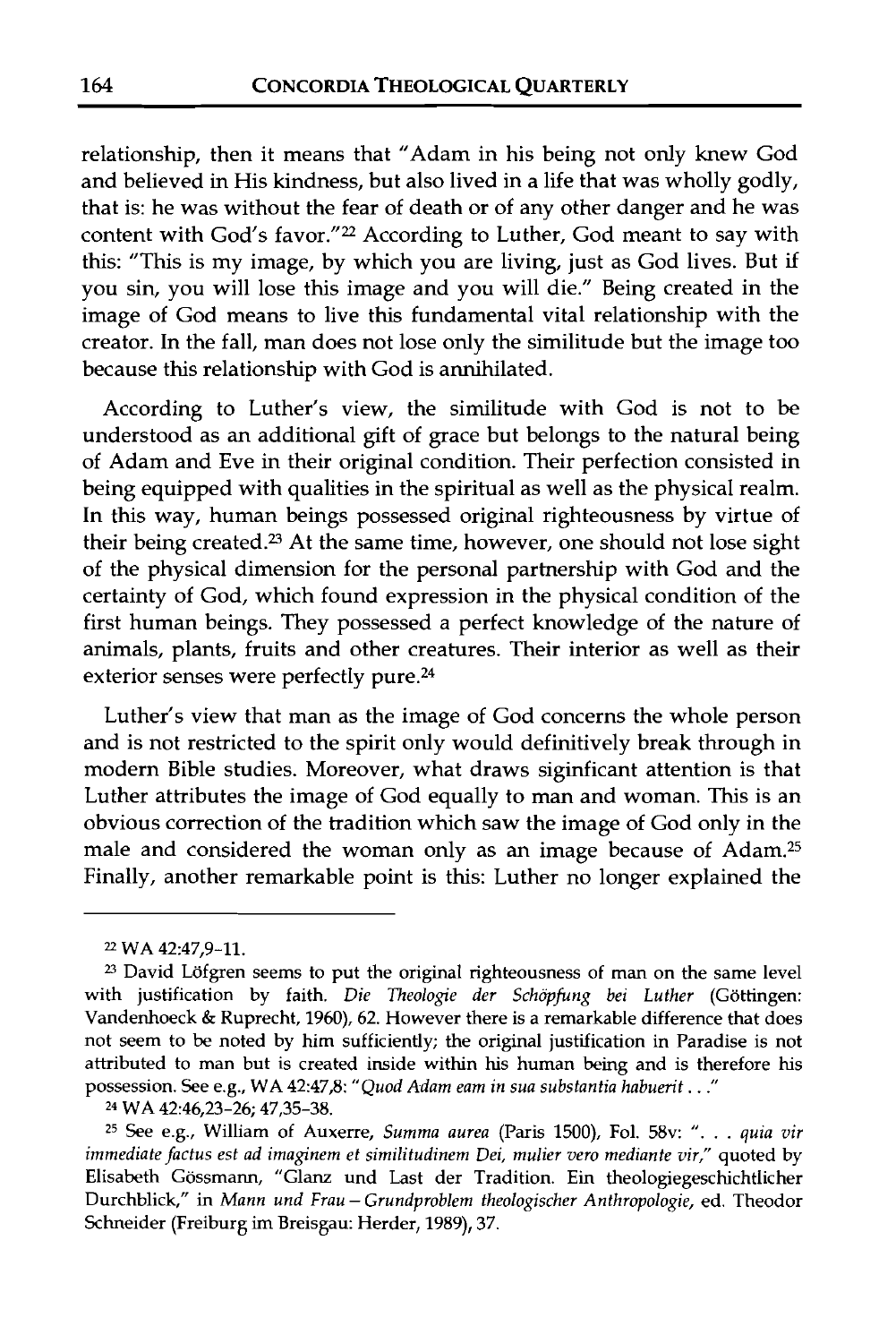image of God in a directly christological sense as he did in his earlier sermons.26 The original purity of human nature is stressed much clearer now.

When Luther talks of the image of God, he emphasizes again and again the difference between the original state in paradise and the one after the fall. When we talk about it now, we deal with something that has become completely unknown to us. "Not only because we don't have any experience of it anymore, but also because we constantly experience the contrary and hear nothing except bare words."27 After the fall, we are not able to imagine what a life in God's image is all about. Death creeps into all our perceptive powers like leprosy so that we cannot even understand that image with our intellect. We are not sure of God any longer but are teased by fear and dismay.28 However, not everything is lost. Where the gospel is at work, a beginning of the restoration of the imago **Dei** is made. Man is born by faith to eternal life, or rather, to the hope of eternal life and is called to his eternal destination. This new life will realize itself here only fragmentarily. Here on earth man lives between expectation and fulfillment.

Is "image of God" the term with which man as a creature in relation to God is defined? In the next paragraph we will view what being created as a man or as a woman actually means. For that meaning, a distinction has to be made between the situation before and after the fall.

#### **11.** Adam and Eve in Paradise

The exegesis of the creation story provided Luther with the opportunity to describe the relationship of the sexes more precisely. In his sermons on Genesis in the years 1523-1524, Luther's understanding of Adam and Eve is still strongly determined by theological tradition; whereas in his lectures, his view gained distinct features. This can be explained from the question: Was the woman already in paradise subordinated to the man, or was her subordination only a consequence of the fall? Still completely in line with his predecessors, the young Luther in his sermons on Genesis thought that the woman in paradise was already subordinated to man.29

**<sup>26</sup>**See e.g., WA 42:66,20-28. The reference to Christ as the image of God is called here an allegory or anagogy by Moses.

**<sup>2&#</sup>x27;** WA 42:47,31-33.

**<sup>28</sup>**WA 42:46,28-29.

**<sup>29</sup>**WA 24:639,6. "Ibi *ante lapsum iniunctuin est Adamo et Evae, ut operarentur, ut Adam praeesset, regeret excoleretque* paradisuni."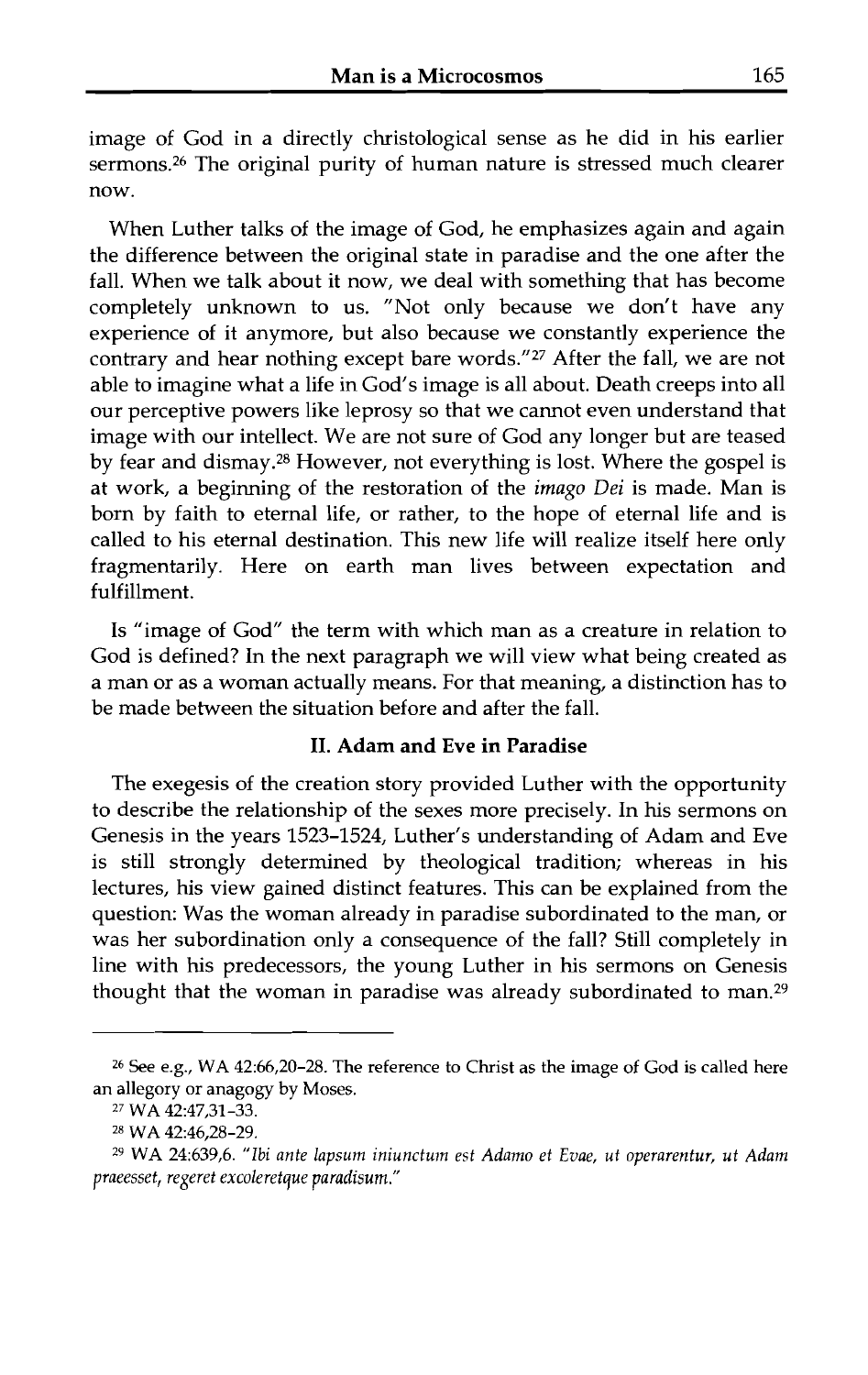But how did he think about it in his Lectures on Genesis? Eve appears for the first time in Genesis 1:26. After Luther has stated the remarkable difference between humanity and all other creatures by referring to the words imago and similitudo, he discussed God's mandate to both Adam and Eve to rule "the earth, the sea and the air."30 He stresses that both have heard this mandate with their very own ears. It was not given as advice but as a command: Dominamini ("You shall rule") - given in the plural. If ruling over other creatures is at stake, Eve is completely equal to her husband and a "partner in ruling."31 This ruling over everything is, according to Luther, "part, as it were, of the divine nature," it happens without force or effort and is coupled with a perfect knowledge of all things and an immediate intellectual comprehension of the good.<sup>32</sup> "If, then, we are looking for an outstanding philosopher, let us not overlook our first parents while they were still free from sin."33

The verse "male and female he created them" (Gen 1:27) offers the Reformer the first opportunity to draw attention to the woman as a creature.34 Not wanting to exclude her from the future life, Moses, who was generally considered as the author of Genesis, has mentioned both sexes explicitly. Luther defines the woman as a physical being that is somewhat different (quoddam diversum) from man. The word animal here clearly points to the physical aspect. This means that although Eve was a very excellent creature, equal to Adam concerning her being an image of God, she still was physically different. Luther tried to explain this with a comparison of two celestial bodies, the sun and the moon. The sun is more excellent than the moon, though the moon as a celestial body is very excellent.<sup>35</sup> The same applies to the woman. Though she is an excellent work of God, she is not equal to the male's glory and dignity. In the first instance, this looks like inequality, but things are not so simple. In the perspective of creation, Luther can put both on the same level. As Moses, the author of Genesis, explicitly states, God created man and woman. She participates in the divine image and similtitude. In this way, the woman still remains a partner of the future life and an heiress of the same grace (1

**<sup>3</sup>WA** 42:49,30: *"rectores terrae, maris et aeris".* 

**<sup>31</sup>WA** 42:151,35: *"socia gubernationis".* 

<sup>&</sup>lt;sup>32</sup> WA 42:47,42: " . . . *sicut Adam et Heva Deum agnoverunt Dominum, ita postea ipsi* reliquis creaturis in aere, aqua, terra dominati sunt." Luther seems to connect the knowledge of God here with the knowledge of nature and the ruling over the creation.

**<sup>37</sup> WA** 42:49,39f.

**WA** 42:51,35ff.

**<sup>35</sup> WA** 42:51,39f. The same image is used again in **WA** 42:52,18.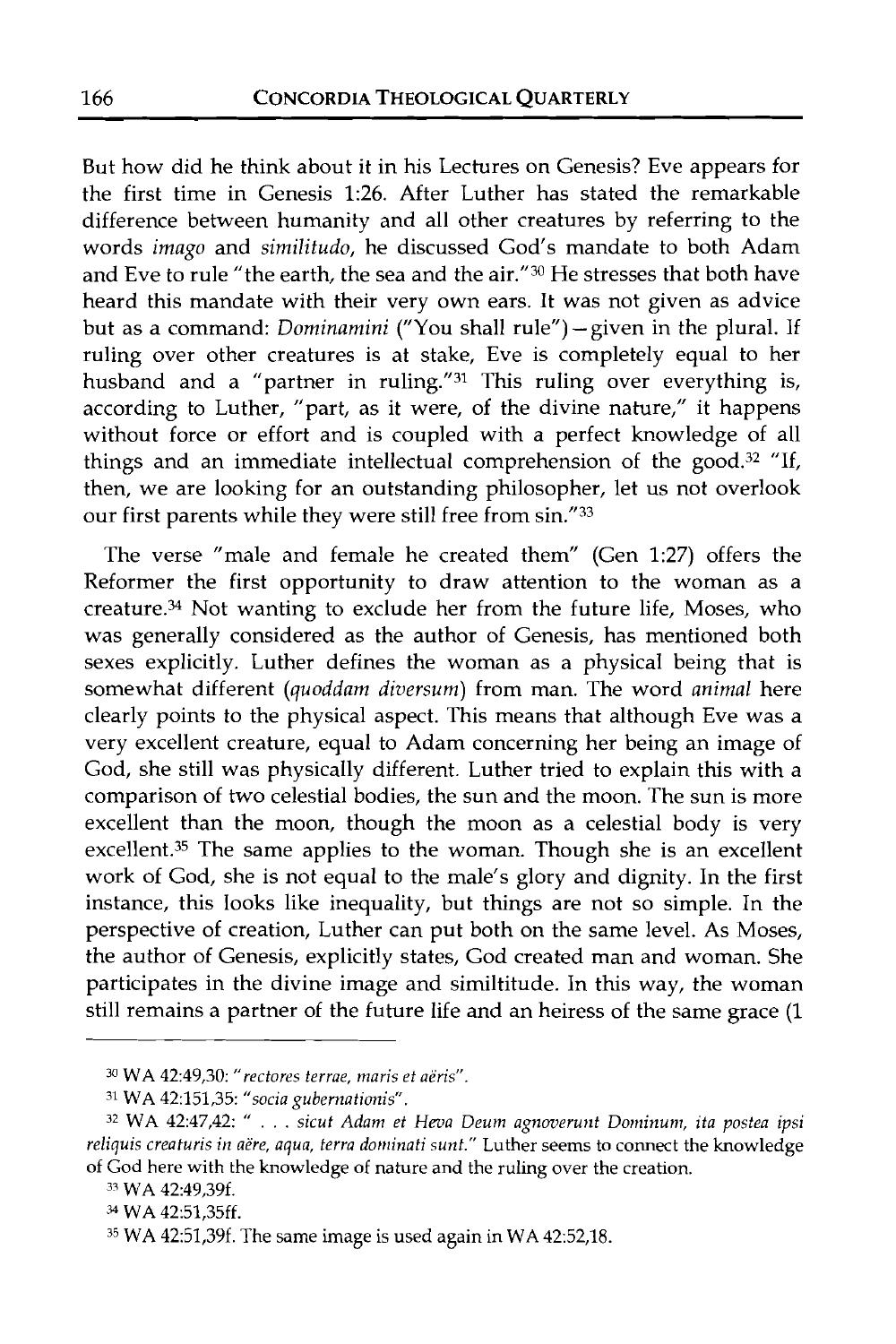Pet 3:7). According to Luther, all this is written with the intention to exclude no sex from the full honor of human nature, even if the female sex would be lower than the male. In spite of that, Luther rejects Aristotle's view, which was commonly supported by scholastic theologians, that a woman was a "maimed" man **(vir** occasionatus) or even a monster. He lashes out fiercely against these theologians whom he calls monsters themselves by mocking a creature of God that is created by a special decree of God.36 Again he calls the creation of woman a very excellent work of God. With that he radically rejects the medieval opinion that a woman is an imperfect being by nature.

In the explanation of Genesis 2:18 ("It is not good that man is alone"), one would expect Luther to start with the creation of woman, but surprisingly he starts by mentioning the three estates: church, household (in a wider sense including government), and the institution of the household (in the narrow sense, oeconomia).<sup>37</sup> This may look somewhat remarkable, but discussing this estate first is important to Luther in order to understand the position of the concrete human being in the world. These are the life connections in which humans are placed in this world. Though the ecclesia is the most important estate, after that comes the household, which is set up as a regulation of family life. After exploring this estate Luther turns to the creation of woman. One could also state that with the creation of the woman the household or human community was founded. Like Adam, so also Eve was created according to a wellconsidered decree. After man was formed from the earth, woman was made from the side of man. God did not do this like a surgeon with a knife but through his word.<sup>38</sup> Whereas, in all of nature, offspring are created by males and females and born of the female, in the case of her creation, it is

*<sup>36</sup>*WA 42:53,22f. See e.g., Thomas Aquinas, *Summa 7'heologiae* I, art. 99,2 ad 1 and 2; Aristotle, *De generatione animalium* I, chapt. 20. About the woman as a "maimed man" according to Thomas, see e.g., Otto Hermann Pesch, *7homas van Aquin: Grenze und Grosse mittelalterlicher 77zeologie: Eine Einfithrung* (Mainz: Matthias-Griinewald-Verlag, 1988), 208-227. Isnard W. Frank, 'Femina est mas occasionatus: Deutung und Folgeringen bei Thomas von Aquin', in *Der Hexenhammer. Entstehung und Umfeld des Malleus maleficiarum von 1487,* ed. Peter Segl (Koln: Bohlau, 1988), 71-102. Regarding the much more negative approach to the female by Aquinas due to the influence of Aristotle's biology as compared to Augustine's, see Kari Elisabeth Børresen, Subordination and Equivalence: The Nature and Role of Woman in Augustine and Thomas *Aquinas* (Washington D.C.: University Press of America, 1981).

**<sup>37</sup>**WA 42:87,10-90,9.

**<sup>38</sup>** WA 42:97,7-12.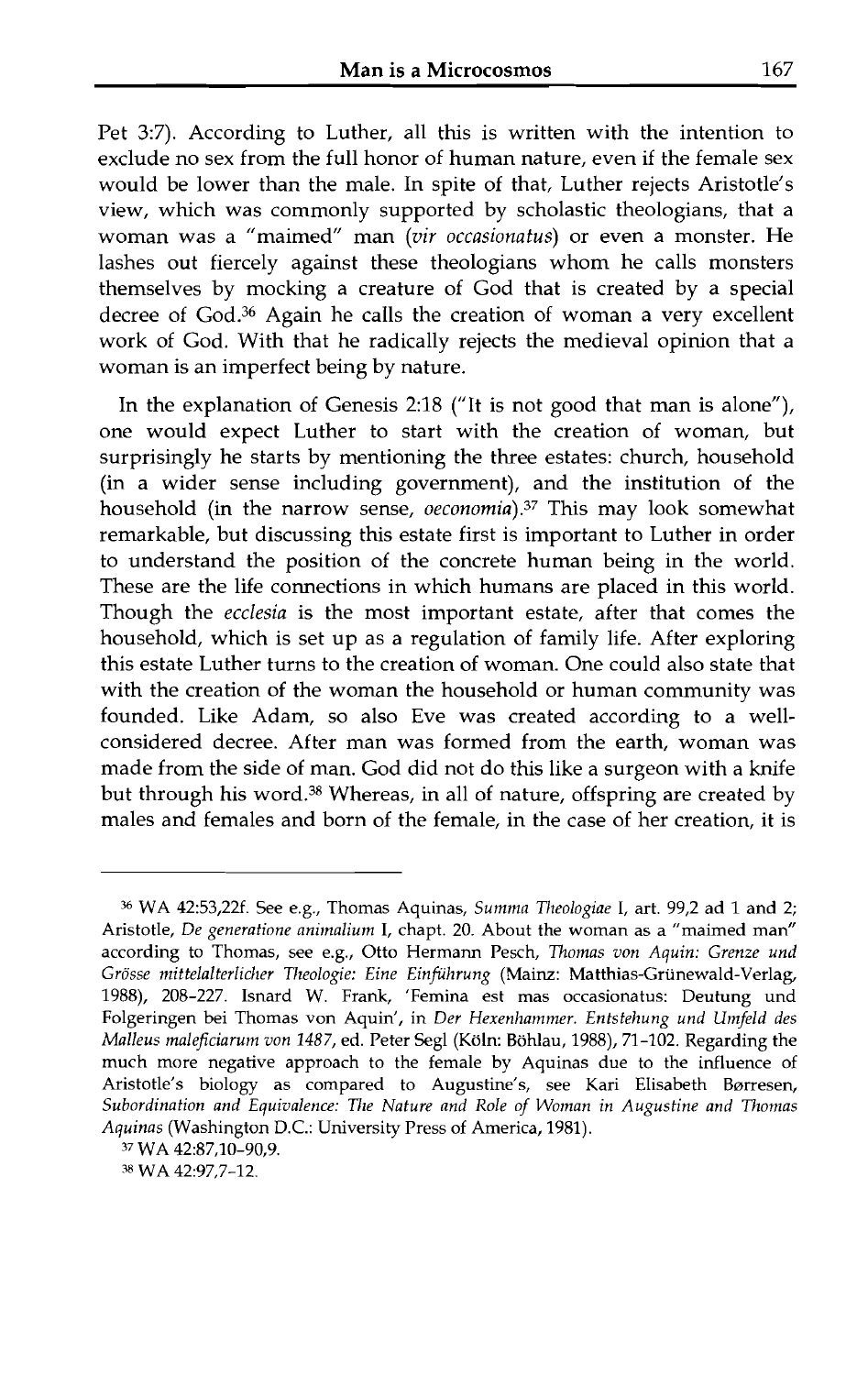the other way around: woman is formed from man, which is a miraculous work, just like Adam's creation from clay. Both are miraculous works, which a philosopher like Aristotle understood nothing. If it were not written in Scripture, it would be difficult for us to comprehend. Like Adam, so is Eve called to life by a unique decree *(singulari consilio)* of God. This means that this creature too is the companion (socia) of eternal life, which is superior to the life of other animals. The destination of the human kind is different from the beginning. Man is a unique creature and is suited to be a partner of the divinity and in immortality. At the same time, Adam and Eve become "pater et mater generationis" for the increase and preservation of the human race.39

With the creation of man before woman, however, a certain order is set. This becomes clearer when Luther deals with the idea that the woman is a helper "fit to him" (Gen 2:18).<sup>40</sup> In Hebrew it is stated: "Because she should be in the presence of him" **(17X3;** .. . Quod coram eo sit). With this the woman is distinguished from other female beings (i.e., female animals) that do not always remain in the presence of their male companion. However, the woman is created in such a way that she should always and everywhere be around her husband. Luther does not state the same for the male. This is noteworthy and said of the situation in paradise when both were supposed to be equal.

He continues with a remarkable sentence: "If the woman had not been deceived by the serpent and had not sinned, she would have been the equal of Adam in all respects."41 And he adds: "Eve was not like the woman of today." Her state was much better and more excellent and in no respect subordinated to Adam, whether you count the qualities of the body or those of the mind. This concrete statement has tempted some authors to suppose that Luther changed his view on Eve in paradise. This would distinguish Luther not only from the exegetes before him but also from his own previous position in his sermons on Genesis. John Thompson talks here about a "created equality" of Adam and Eve.<sup>42</sup> Mickey Mattox, too, seems to join this view, though he adds some marginal notes. He is of

**<sup>39</sup> WA 42:89,16:** *"Adae itaque adiutoriumfuit mulier, solus enim non potuit generare, sicut nec mulier sola generare potest."* 

**<sup>40</sup>WA 42:88,23-40.** 

**<sup>4&#</sup>x27; WA 42:87,23-25.** 

**<sup>42</sup> John Thompson,** *John Calvin and the Daughters of Sarah: Women in Regular and Exceptional Rules in the Exegesis of Calvin, His Predecessors, and his Contemporaries (Genève:* **Librairie Droz S.A., 1992), 136-144.**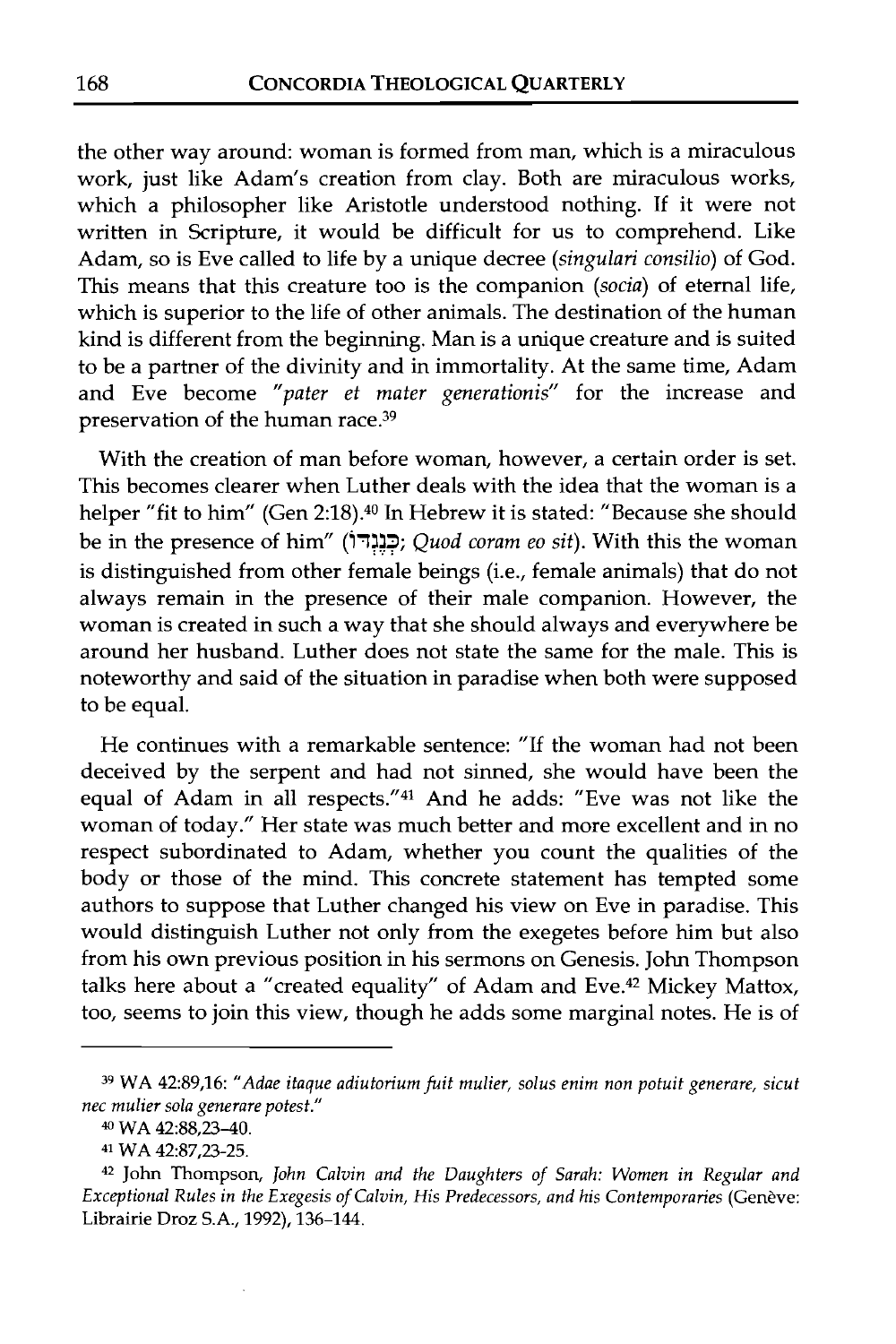the opinion that the elder Luther leaves no room for domination in paradise.43 However, we would like to qualify this interpretation. Compared to the situation after the fall, the woman has an equal position; but that does not mean equality in every respect. Mattox is aware that Luther's view on the woman's position is somewhat ambivalent. Equality always means equality only to a certain extent. Besides that, there is also some talk of inequality, even in paradise, which we have to investigate now.

First, equality exists above all in being created in the image of God. Both sexes are called to communicate with God and to live with him in eternity. Therefore, both are equipped to know God in an equal way. The woman possessed these mental powers in the same degree as the man. Her nature was pure and full of the knowledge of God so that she could understand and perceive the word of God on her own.<sup>44</sup> Can there be any inequality or difference in position? We think there is some and in order to see it, Adam and Eve have to be considered in the two different estates. In the *oeconomia,*  that is, the domestic regiment and the ruling over creation, full equality can be assessed. Eve in paradise was the most free partner in ruling, which now is totally of the male's concern.45 There was a spontaneous harmony of will between them, which was not affected by sin and egoism. Government *(politia)* for the purpose of protecting the community from evil and, if necessary, the use of force did not exist yet because nature was still "pure and without sin."<sup>46</sup> Once in a while, Luther mentions *politia* 

**<sup>43</sup>**Mickey Mattox, *Defender of the Most Holy Matriarchs: Martin Luther's Interpretation of the Women of Genesis in the Enarrationes in Genesin 1535-1545* (Leiden: Brill, 2003), 101. Mattox writes: "For the young Luther, as for the Christian exegetical tradition generally, there is an order and rule of the male over the female within the unfallen human family. For the elder Luther, this is not so. . . . The spontaneous mutuality of their relationship meant that neither had dominion over the other within the sphere of the home."

**<sup>4-&#</sup>x27;** WA 42:50,10-11.

<sup>45</sup> WA 42:151,23: *"Viri subiecta est, quae antea liberrima et nulla in parte Viro inferior erat, socia omnium donorum Dei."* 

**<sup>46</sup>**Bernhard Lohse, *Luthers Theologie in ihrer historischen Entwicklung und in ihrem systematischen Zusammenhang* (Gottingen: Vandenhoeck & Ruprecht, 1995), 344. Luther views the existence of the state and the government as a consequence of the fall and he underlines their provisional character by calling them *regnum peccati;* they will be there as long as there is sin.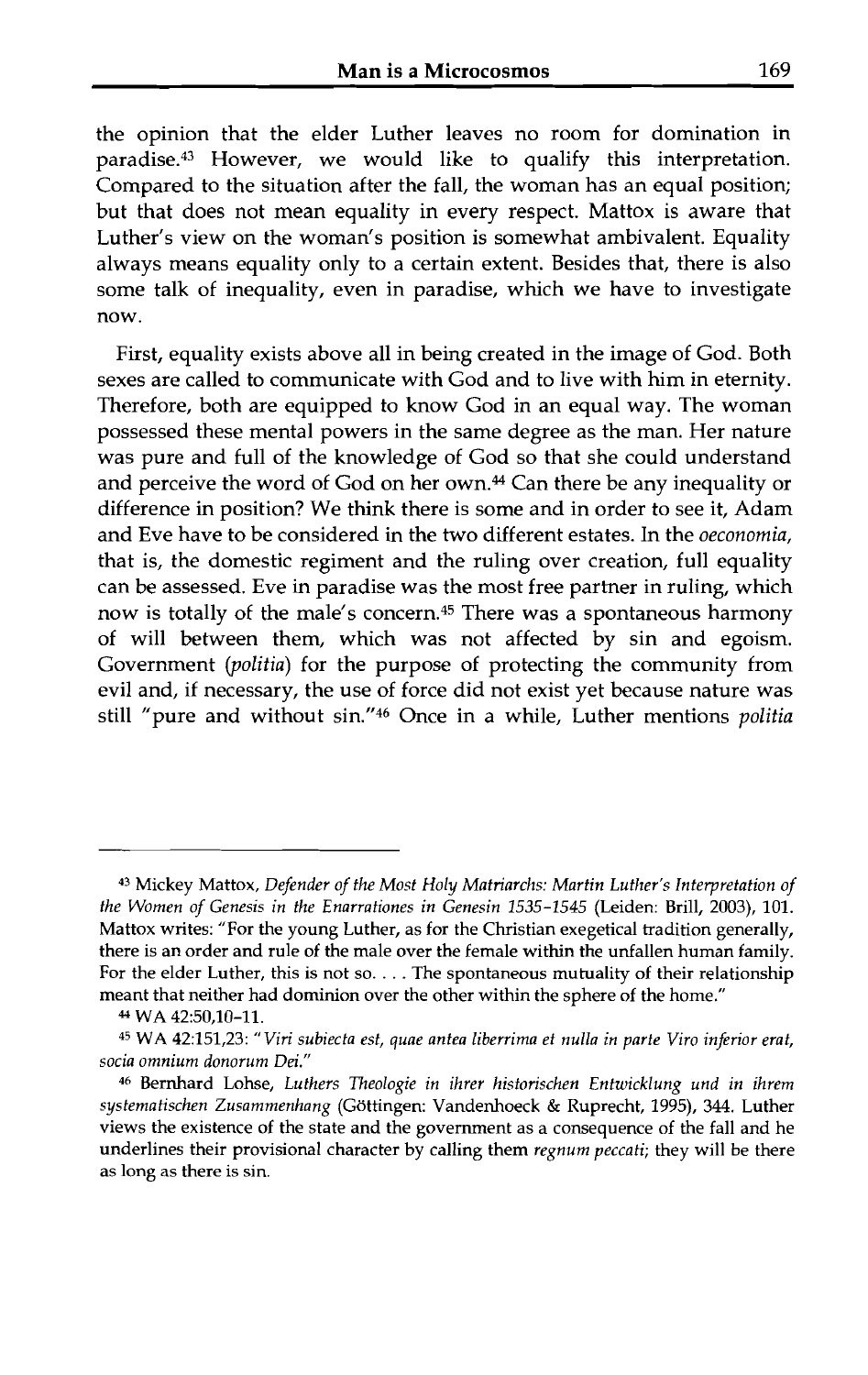along with *oeconomia* in paradise, but then he points to the original human ruling over creatures and not to the ruling of humans over each other.<sup>47</sup>

Concerning the situation in the ecclesia, things are somewhat different. For Luther it is clear that preaching is the highest task followed by producing offspring.<sup>48</sup> Concerning preaching, Adam in paradise is given priority from the beginning. As the first human being, he is privileged to hear the word of God and with it comes the mandate to preach. This mandate is given to Adam personally on the sixth day. For Luther, this implies that Eve, who did not exist yet, did not hear the words directly from God, but had to hear them from her husband who informed her later.<sup>49</sup> The *mandatum Dei* concentrates on public worship (cultus externus). Adam was required to worship on every Sabbath and to preach the divine word, which God had spoken to him.

Why was the Sabbath made? First of all, Luther says, God blessed the seventh day and sanctified it for himself. This has the special purpose of making us understand that the seventh day in particular should be devoted to divine worship. Holy is that which has been set apart for God and has been removed from all secular use. God gave his word and command to Adam who is to occupy himself with this word for the sanctification of the Sabbath and for the worship of God. To man all this clearly proves that there remains a life after this life, and that man was created not for this physical life only, like the other animals, but for eternal  $life.50$ 

The church is set up as the first estate by God's short sermon: "Eat from every tree in paradise, but from the tree of the knowledge of good and evil do not eat" (Gen 2:16-17). This little sermon contained all wisdom. "This sermon would have been like a Bible for him and for all of us."51 The tree of the knowledge of good and evil was Adam's temple, church, altar, and

<sup>47</sup>**WA 42:72,13-15. For** *politia* **as a postlapsarian institution in behalf of** *remedium peccati,* **see WA 42:79,7-9; 72,13-15.** 

<sup>48</sup>**WA 42:89,6-7:** *"Revera enim nullum opusfuit praestantius et admirabilius in tota natura quam generatio."* 

**<sup>49</sup> WA 42:80,11:** *"Hanc concionem si, ut textus ostendit, Adam solus audivit, sexta die habita est, ac Adam eam postea cum Heva communicavit."* **Compare to WA 42:50,10-11. There is a certain tension between Luther's view that the word of God had to be preached to Eve by Adam, and Eve's faculty to perceive the word on her own.** 

**<sup>50</sup>For the Sabbath, see Luther's explanation of Gen 23, especially WA 42:60,1-61,32. 51 WA 42:80,3f.**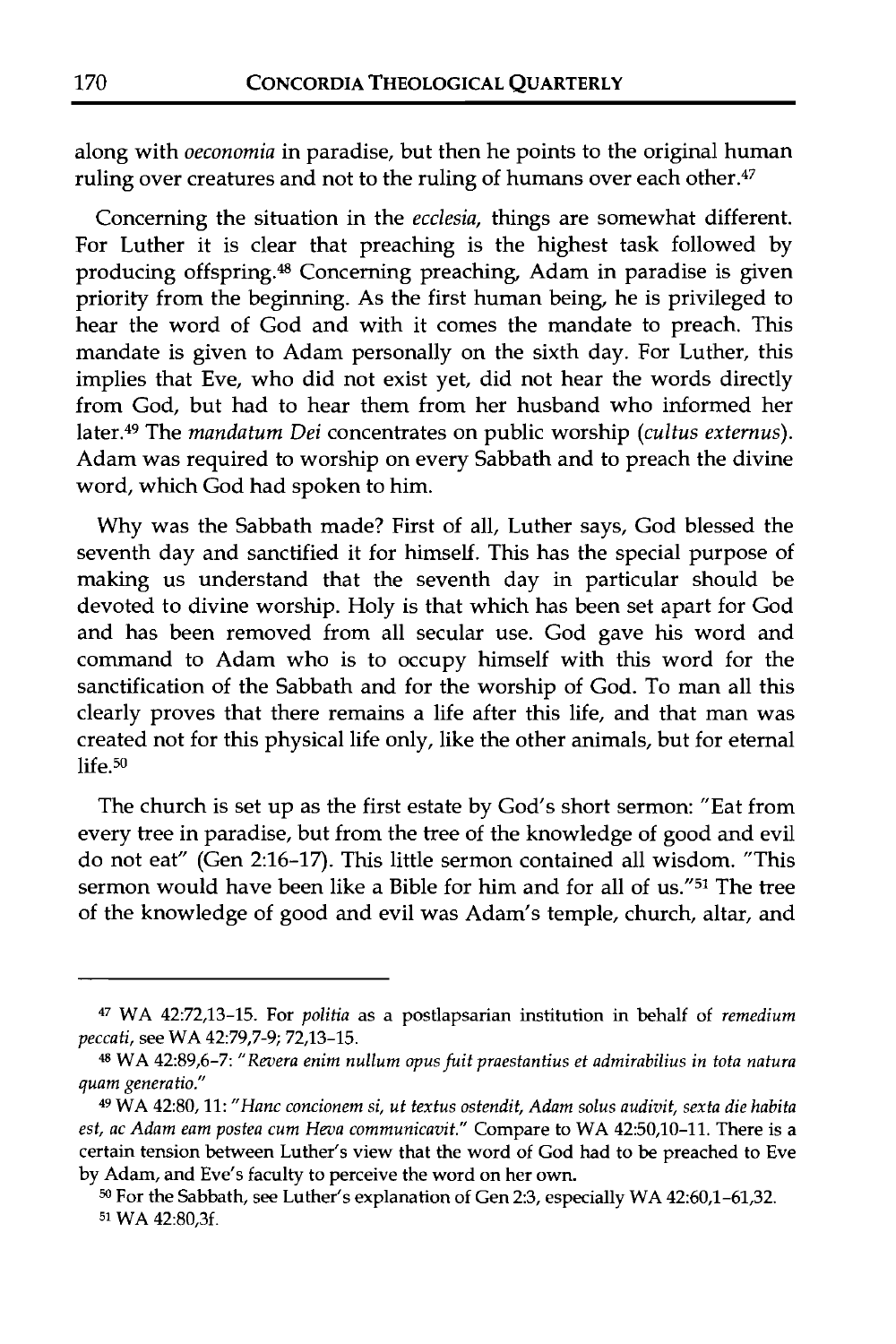pulpit.52 It was established first (before the household), because God wants to make clear by this sign that man was created for another purpose, different than the rest of the living beings. Since the church was established by the word of God, it is certain that man was created for immortal and spiritual life. And this church without walls or without any pomp would have stayed the same, if man had remained innocent. That means the church was completely different in paradise. Adam and his descendants would have gathered there on the Sabbath day. After refreshing themselves from the tree of life he would have praised God together with all creatures on earth. He would have extolled the greatest gift, namely, that he, together with his descendants, were created in the image of God. He would also have admonished them to live a holy life and to work faithfully in the garden. Was there a law? Not in the sense we know it now. Adam was righteous; law was not envisaged as a postlapsarian device to him. In paradise, it only was some sort of exhortation; ultimately the meaning of the law for Luther is worship in its fullest sense.53 If law is understood that way, we can say that Luther understands the original purpose of the law was to provide Adam with a means of giving concrete form to his love through his responsive obedience to God's explicit command.<sup>54</sup>

God had given the word to Adam alone on the sixth day before Eve was created. He informed her later, and she had to subject herself to the word of God (not to Adam!), which was received by him and preached with authority. For Luther it was still not an issue that a woman should also preach, even though, with the thought of the common priesthood of all believers, he had expressed the task of all Christians to preach.<sup>55</sup>

<sup>55</sup>"Therefore order, discipline, and respect demand that women keep silent when men speak; but if no man were to preach, then it would be necessary for the women to preach." Martin Luther, *Luther's Works, Vol. 36: Word and Sacrament* 11, American Edition, ed. Jaroslav Jan Pelikan, Hilton C. Oslwald, Helmut T. Lehrnann (Philadelphia: Fortress Press, 1959), 152; WA 8:498,12-14. Elsewhere (Sermon on 1 Pet 2:5; 1523) Luther asserts that the common priesthood does not mean that women should preach (WA 12:308,29- 309,10), referring to the submission of the woman to the man. But as Luther states, there

<sup>52</sup>WA 42:72,20.

<sup>53</sup> WA 42:80,9-14.

*<sup>54</sup>*Bemd Wannenwetsch, "Luther's moral theology," in *The Cambridge Companion to Martin Luther,* ed. *D.* McKim (Cambridge: Cambridge University Press, 2003), 120-135. "Surprisingly, the law is not envisaged as a postlapsarian device, a makeshift repair provoked by the fall, but rather as belonging to Adam's original righteousness, and as such, it could not be opposed to his spontaneous love of God" (Wannenwetsch, "Luthers moral theology," 125).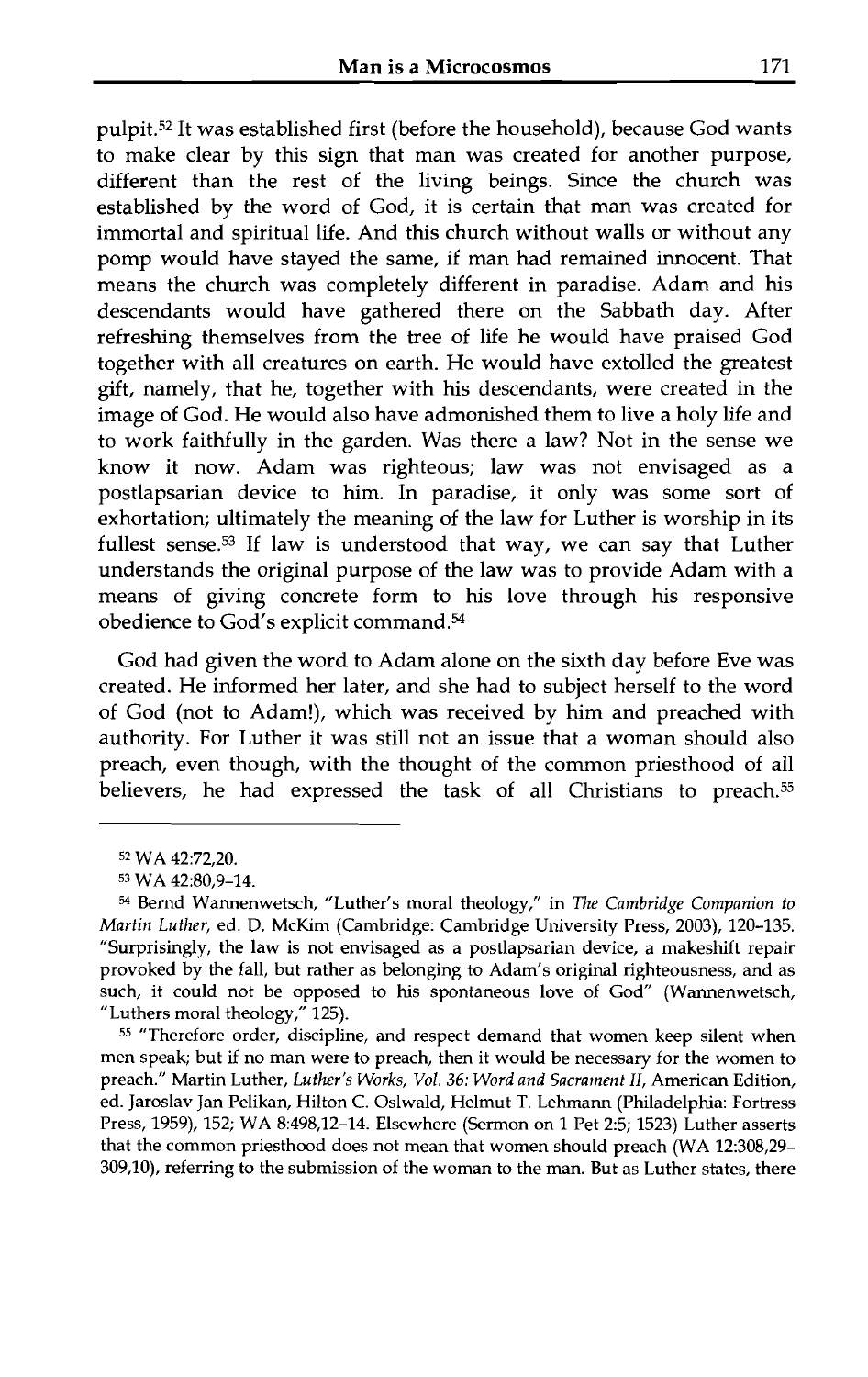Nevertheless, Eve took part of the priestly task of Adam by teaching the gospel to her children at home.<sup>56</sup> Both parents fulfill their priestly task by teaching their children, as Luther had already argued in Vom ehelichen Leben (1522). So Eve at home shares the task of preaching with her husband. 57

Luther goes further into the creation of the woman in connection with Genesis 2:23 ("This at last is bone from my bones").<sup>58</sup> Eve is led to the man by God and is introduced to him. He accepts her "with the greatest pleasure and reverence." In fact, this is for Luther the divine institution of marriage.<sup>59</sup> Adam immediately perceives that the woman is a building that is made from him. That is why he calls her "bone from my bones," which, according to Luther, are the words of a person who is righteous, wise, and full of the Holy Spirit. God is the causa efficiens of the woman and the marriage with the intention of (causa finalis) making the woman a "mundane dwelling" (politicum habitaculum) or "household building" (oeconomicum aedificium) for the man. $60$  These metaphors need some explanation. Luther adapts the last figure of speech from Genesis 2:22 in the Vulgate text: "Et aedificavit Dominus Deus costam . . . in mulierem." Here a rib of Adam is made into a woman.<sup>61</sup> According to Luther, many interpreters were anxious to know why Moses talks here about building instead of modeling or creating, and they all tried to explain this allegorically in many ways. Thus Eve's body as a "building" would have referred to the church, which is a body with limbs too. Though Luther thinks this traditional allegory is beautiful, he prefers the historical and proper sense of the text. In Holy Scripture, a married woman is called a building (aedificium) because she generates and raises offspring (Gen 30:3;

may be situations, in which the woman has to preach, even though she is physically less capable.

**<sup>56</sup>**Ulrich Asendorf, *Lectura in Biblia, Luthers Genesisoorlesung* (1535-1545), Forschungen zur systematischen und ökumenischen Theologie (Göttingen: Vandenhoeck & Ruprecht, 1998), 323. WA 10,II:301,23-25: "Denn gewißlich ist vater und mutter der kinder Apostel, Bisschoff, pfarrer, ynn dem sie das Euangelion yhn kundt machen."

<sup>57</sup> Asendorf, *Lectura in Biblia,* 323. WA 10,II:301,23-25: "Denn gewißlich ist vater und *mutter der kinder Apostel, Bisschofl: pfarrer, ynn dern sie das Euangelion yhn kundt machen."*  **j8** WA 42:101,34ff.

**<sup>59</sup>**WA 42:100,22-26: *"Quod addit Moses: 'Et [Deus] adduxit earn ad Adam, est descriptio quaedam sponsaliuti~ imprimis digna observatione* . . . . *Est enim legitima coniunctio masculi et foeminae ordinatio et institutio divina.'"* 

<sup>60</sup>*Politicurn habitaculurn* (this is the only place in Luther's works, where it can be found): WA 42:102,22; *oeconomicunz aedificium:* WA 42:99,13.

*6'* For this subject, see WA 42:98,30-99,36.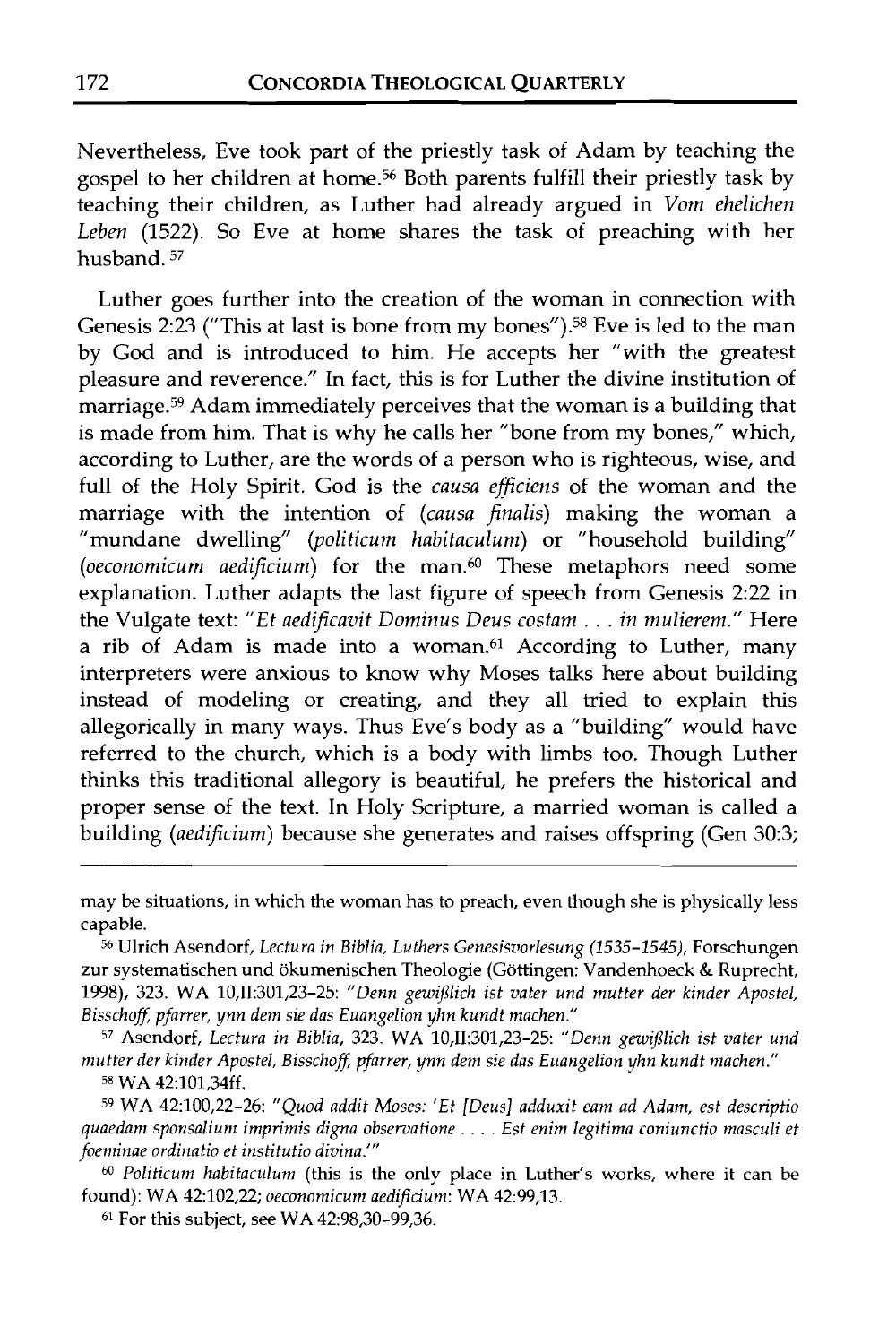Exod 1:21; 2 Sam 7:ll). She serves as a permanent shelter, which means that the man finds a dwelling in her for generating and raising his progeny. Luther likes to compare this with a bird's nest. The word oeconomicum specifies the figure of the building; as a household building it offers structure and order to living together as a family and society. Also the cultivation of the field, the care for home, cattle, and domestic animals belong to it. To put it in another way: with the creation of the woman, the human species settles as a social and economical being in this world.

Luther relates the notion politicum habitaculum to cohabitation, which literally means that a married couple live together, keep house together, and raise a family. So the meaning is very much related to the woman as a building. Habitaculum has the sense more of a dwelling place than a mansion. So Bernard of Clairvaux speaks of "the little dwelling place of our body," which is more like the tent of a soldier or the resting place of a pilgrim than a mansion of a citizen.<sup>62</sup> The word *politicum* includes a broader meaning as in the original state a more comprising dominion might ring through. In this way the woman as the center of life not only offers a housing to her man and family, but in the original condition she also offers order and structure in ruling everything. For Luther the woman as a building and a housing is implied in Genesis 2:22; however, which form this habitation in paradise exactly had, we cannot imagine anymore; it was lost by sin.<sup>63</sup>

No word in Scripture has been written without reason. That Luther places value on every single word becomes clear when he pays attention to the Hebrew word *happa'am* (הַפִּעַם), which means now, at last, or this time. "This little word indicates an overwhelmingly passionate love." $64$  It expresses most beautifully the affection of a husband for his wife, who feels his need for her company and for living together in both love and holiness. Though this purity and innocence have disappeared today, the joy of the groom and the affection for his bride still remain.

Eve is called wo-man (vira) because she is taken from man (vir).65 Virvira is a Latin play on the Hebrew words *yš* (שֹׁה) and *iššâ* (אָשָׁה). Eve is she-man indeed, denoted in the Vulgate as a virago, a heroic woman

<sup>62</sup> Bernard of Clairvaux, "Sermones in Cantica 26,1", in Sancti Bernardi Opera, vol. 1 **(Rome: 1957), 170,9-14.** 

*<sup>63</sup>***WA 42:99,13-14.** 

<sup>&</sup>lt;sup>64</sup> WA 42:102,25-37. Quote 102,31f.

**<sup>65</sup> WA 42:103,12.**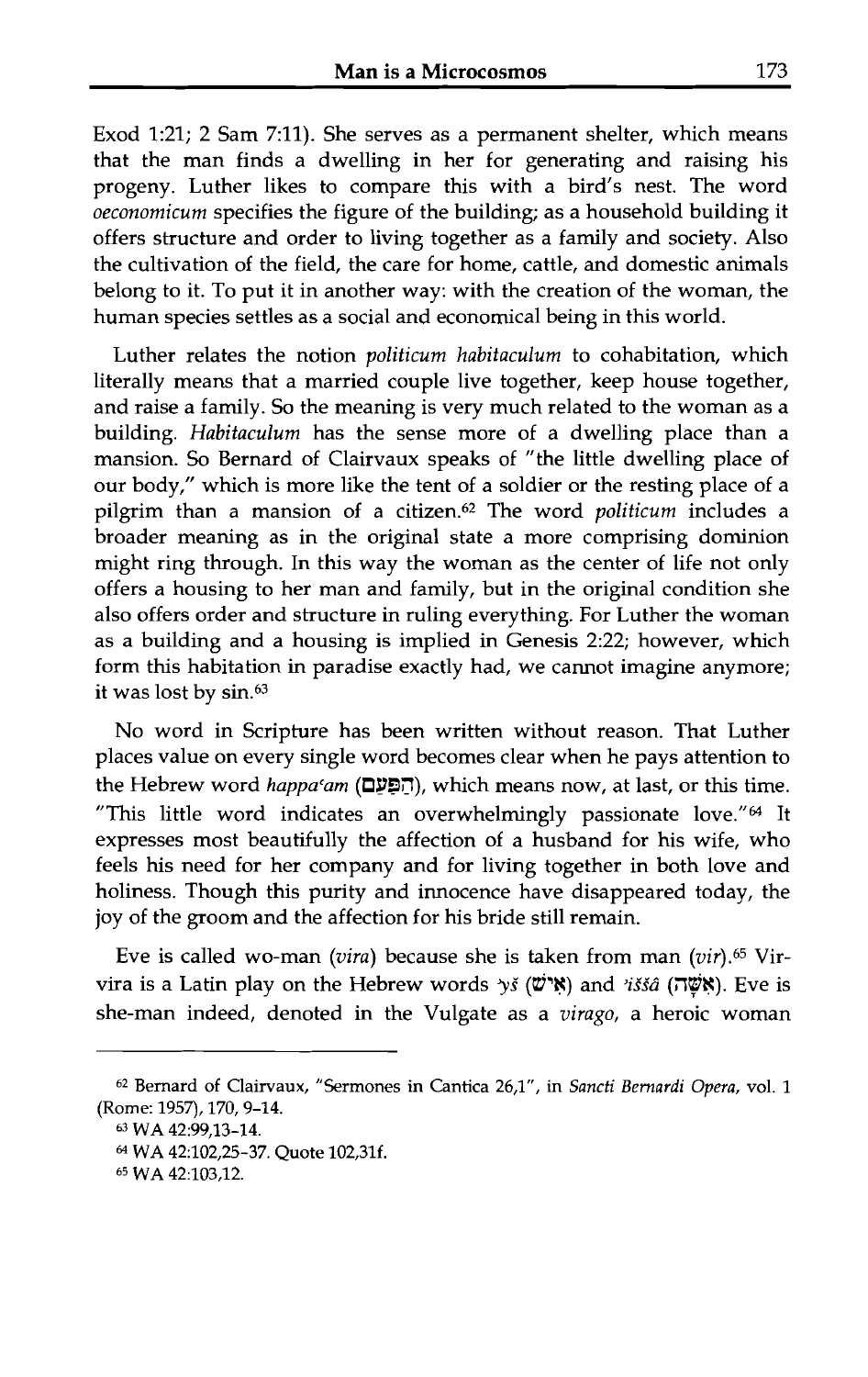(mulier heroica) who performs manly matters. With these manly matters, Luther points to a complete equality in the ruling of domestic and public affairs. $66$  They share children, food, bed, and house; and they are of one will.<sup>67</sup> Even after the fall, when the woman is subjected to man, there still are remains of this shared ruling. The woman can still be called a virago because she lives in joint property with her man.

We already noted some difference in assignment of duties between the sexes, but what about the matter with regard to sexual determination? ". . . the husband differs from the wife in no other respect than in sex; otherwise the woman is altogether a man." $68$  According to Luther, sex is the only real difference between the sexes. What does this mean? In another context, he states that Eve as a creature differs somewhat from man insofar as far as she has different members and that she has a much weaker nature  $(ingenium).<sup>69</sup>$  The first word clearly refers to the sexual characteristics; the last word can be understood in two ways. It can be applied to her natural condition, or to her rational gifts; but possibly it refers to both. In short: though Eve was a most excellent creature, nevertheless she was a woman. So, was there a real difference? Mickey Mattox tried to solve this problem by distinguishing between "qualitative equality" and "quantitative inequality."70 With this, he wants to designate equality in a qualitative sense if Eve's physical, mental, and spiritual gifts are at stake; and a quantitative inequality, if a comparison of power and size with the man is at stake. But this difference does not really hold; for the physical aspect cannot be equal and unequal simultaneously. In my opinion it is Luther himself, whose speaking of the relationship between man and woman in paradise is not always consistent, who causes the problem. Sometimes he

<sup>&</sup>quot; **WA** 42:103,36: *"gubernatio aequalis".* 

**<sup>67</sup>WA** 42:103,16: *"Quicquid enim maritus habet, hoc totum habet et possidet coniunx. Sunt communes non solum opes, sed liberi, cibus, lectus, domicilium; voluntates pares sunt."* 

**WA** 42:103,18: *"lta ut maritus ab uxore secundum nullam aliam rem differat, quam secundum sexum, alias mulier plane est vir."* 

**<sup>69</sup>**WA 42:51,35: ". . . *videtur enim mulier quoddam diversum esse animal a viro, quod et membra labet dissimilia et ingenium longe infirmius."* The translation of *ingenium* as nature is too narrow.

**<sup>&#</sup>x27;0** Mattox, *Defender,* 82. Clearly the author is still saddled with an unsolved problem. "Perhaps he means that Eve was equal in dignity (i.e., worth before God) and in her possession of the virtues with which God had adorned humankind, but not in her social position or status. If that is the case, then Luther is frustratingly obscure about it, for he seems already to have denied even the possibility of differences of social status in an unfallen world" (81).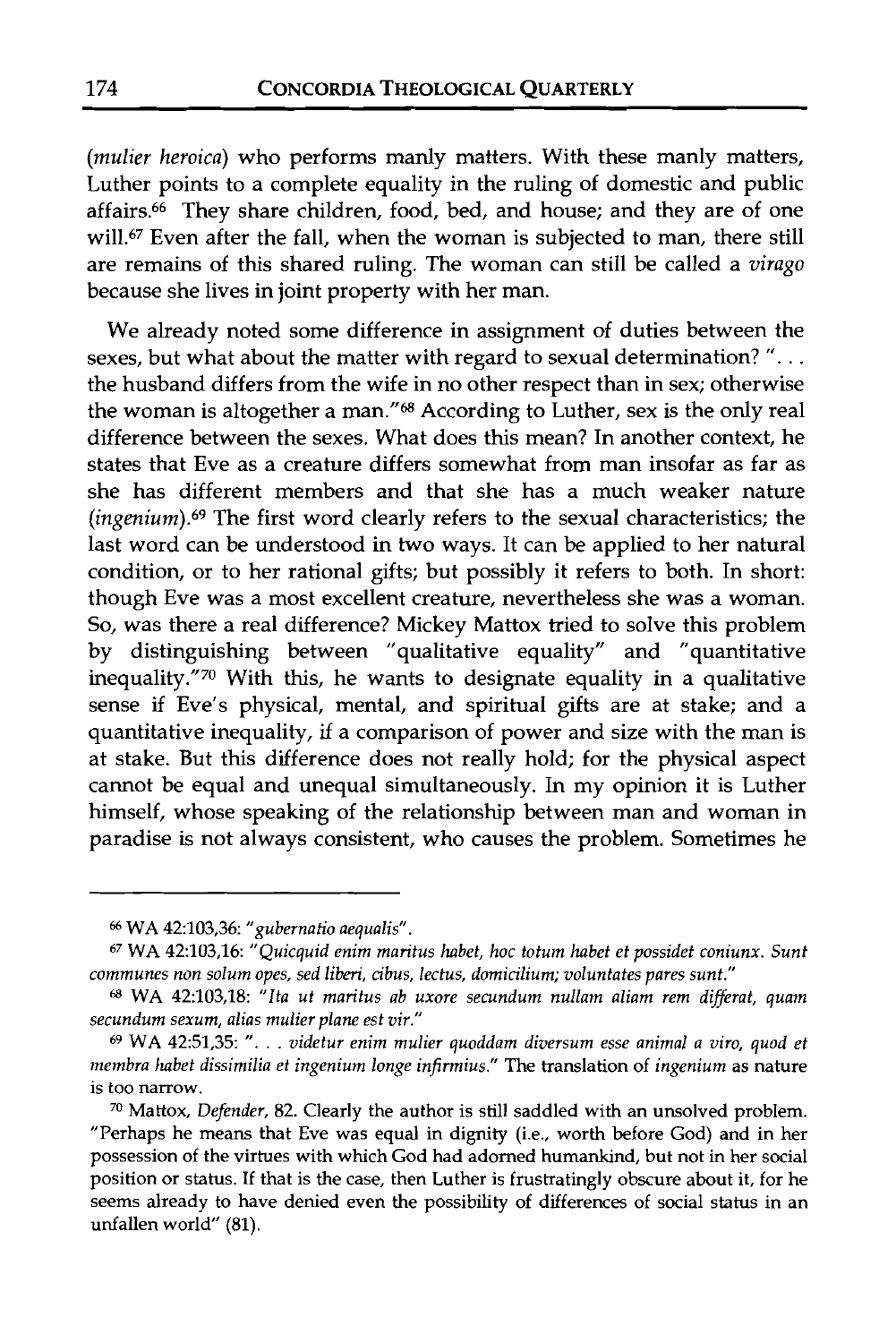underlines their equality; other times their inequality. There are passages which refer to a complete equality. Referring to Genesis 2:18 ("I will make him a helper fit for him"), Luther writes that God makes out of Adam, being alone, a husband by adding the woman to him, who was needed for increasing the human race. Originally she was not like the woman today, but her condition was far much better and more excellent, "because she was in no respect *(in nulla re)* inferior to Adam, whether you count the qualities of the body or those of the mind."71 But in other places Luther states that "though she was a most beautiful work of God, she nevertheless was not the equal of the male in glory and prestige."72

Referring to Genesis 3:14, where Luther explicitly rejects the allegorical explication of Augustine and Gregory, he puts a similar opinion forward. According to these church fathers a difference should be made between a higher and a lower part of the human reason, in which Adam stood for the higher part, which is engaged in the contemplation of God, and Eve for the lower part, which is engaged in ruling over the house and state. This division between higher and lower is rejected by Luther because Eve was in no part *(in nulla parte),* neither in the body nor in the soul, inferior to Adam. Here the full equality of man and woman is used as an argument against a traditional anthropological division between a higher and lower part in humanity. Luther thinks these absurd allegories have caused much mischief and have misled theology into philosophic and scholastic twaddles. Therefore he wants to stick to the simply historical and literal meaning *(simpliciter historicam et literalem sententiam)* of the text itself." According to this meaning, the serpent remains a serpent, the woman a woman, and the man a man. For, so he states not without any irony, not the lower but the higher reason have generated Cain and Abel, but Adam and Eve.

Another question is this: How does Luther deal with the two creation stories? It is clear that he wants to read them as a whole. Contrary to his sermons on Genesis, here he wants to stick to a literal reading of the text: a creation in six days.74 In fact, in Genesis 2, Moses returns to God's work on

<sup>71</sup>**WA 42:87,27-29.** 

<sup>72</sup>**WA 42:52,10f.** 

*<sup>73</sup>***WA 42:138,40-139,5.** 

<sup>&</sup>lt;sup>74</sup> WA 42:91,22: "Pertinet autem hoc eo, ut firmiter teneamus hanc sententiam, vere sex dies *fuisse, quibus Dominus creavit omnia, contra Augustini et Hilarii sententiarn, qui uno momento putant omnia esse condita."* **Cf., WA 24:62,1** *(Sermons on Genesis* **1523-1524), where Luther still held to Augustine's view.**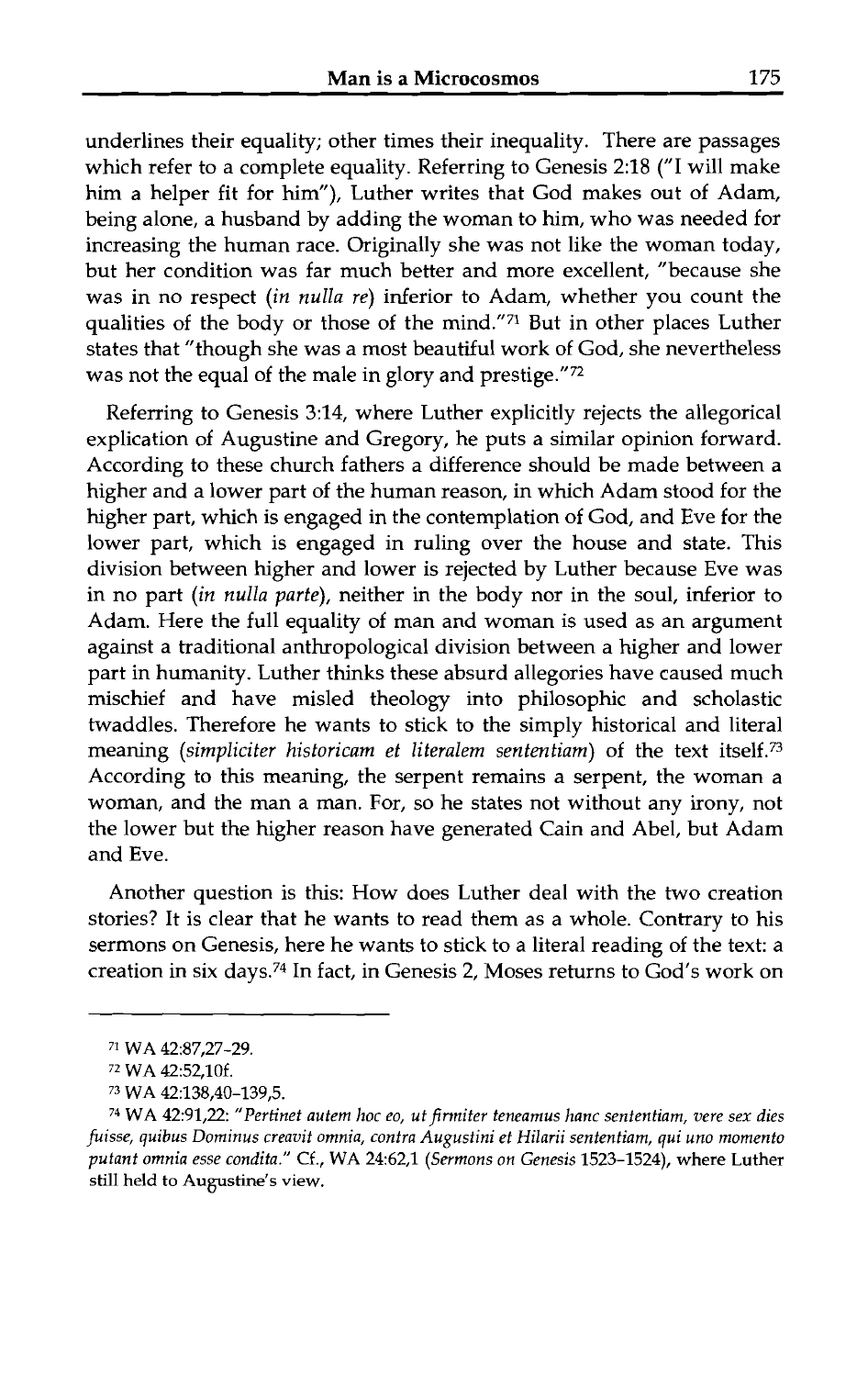the sixth day with the intention of describing more closely the creation of mankind.75 For Luther it is clear that the man was created first. Eve was created next, towards the end of the sixth day, while Adam slept. On the seventh day God spoke to Adam, mandated and instituted public worship, and forbade him to eat of the tree of knowledge of good and evil.76 It is rather peculiar that God speaks here to Adam exclusively. Where was Eve? Elsewhere Luther speaks, albeit inconsistently, about the fact that Adam had received the law on the sixth day, before Eve was created. $\frac{7}{7}$ Apparently it is important for Luther here in Genesis 2:3 (the blessing and hallowing of the seventh day) to underline the preaching and hearing of God's Word as a characteristic task for the seventh day, whereas at the creation of the church as the first estate (Gen 2:16), it is the sixth day, which comes to the fore. However, this inconsistency does not seem to have bothered Luther at all.

#### **111. Adam and Eve after the Fall**

Though Scripture does not offer any proof, Luther still thought it most likely that the seventh day was also the day of the fall. This means that Adam and Eve had hardly spent one full day in the Garden of Eden before their temptation and fall.<sup>78</sup> Satan attacks the humans in the weakest area, namely in the person of the woman.<sup>79</sup> For although both of them were created equally righteous, still the man surpasses the woman, just like in the whole of nature, the male power surpasses the female. In this way, the male surpasses the female even in the original condition, as Luther asserts here. Satan had understood this very well; and whereas he noticed that the man was more excellent, he did not dare to beset him. Luther is even of the opinion that if Satan had tried to tempt the man, Adam would have been the victor for sure. That is the reason why Satan put Eve's valor to the test, for he saw that she depended so much on her husband that she thought she could not sin.80 The mistake that Eve made was that she was not

<sup>75</sup>WA 42:63,15: *"Hic redit Moses ad opus sexti diei, et ostendit, unde cultor terrae venerit."* 

<sup>76</sup>WA 42:61,36-39.

n WA 42:77,18-19: *"antequam Heva esset condifa, Adae data lex sit."* Note: here Luther calls it a law, elsewhere he calls it an exhortation (WA 42,80,9-14).

<sup>78</sup>WA 42:61,33-36.

<sup>79</sup> WA 42:114,1-11.

**<sup>80</sup>**WA 42:114,10-11: "[Satan] *videf enim eam sic confidere viro, ut non putef se posse peccare."* In the American edition of Luther's Works, this passage is translated too suggestively: "[Satan] puts her valor to the test, for he sees that she is so dependent on her husband that she thinks she cannot sin." Martin Luther, *Luther's Works, Volume 1:*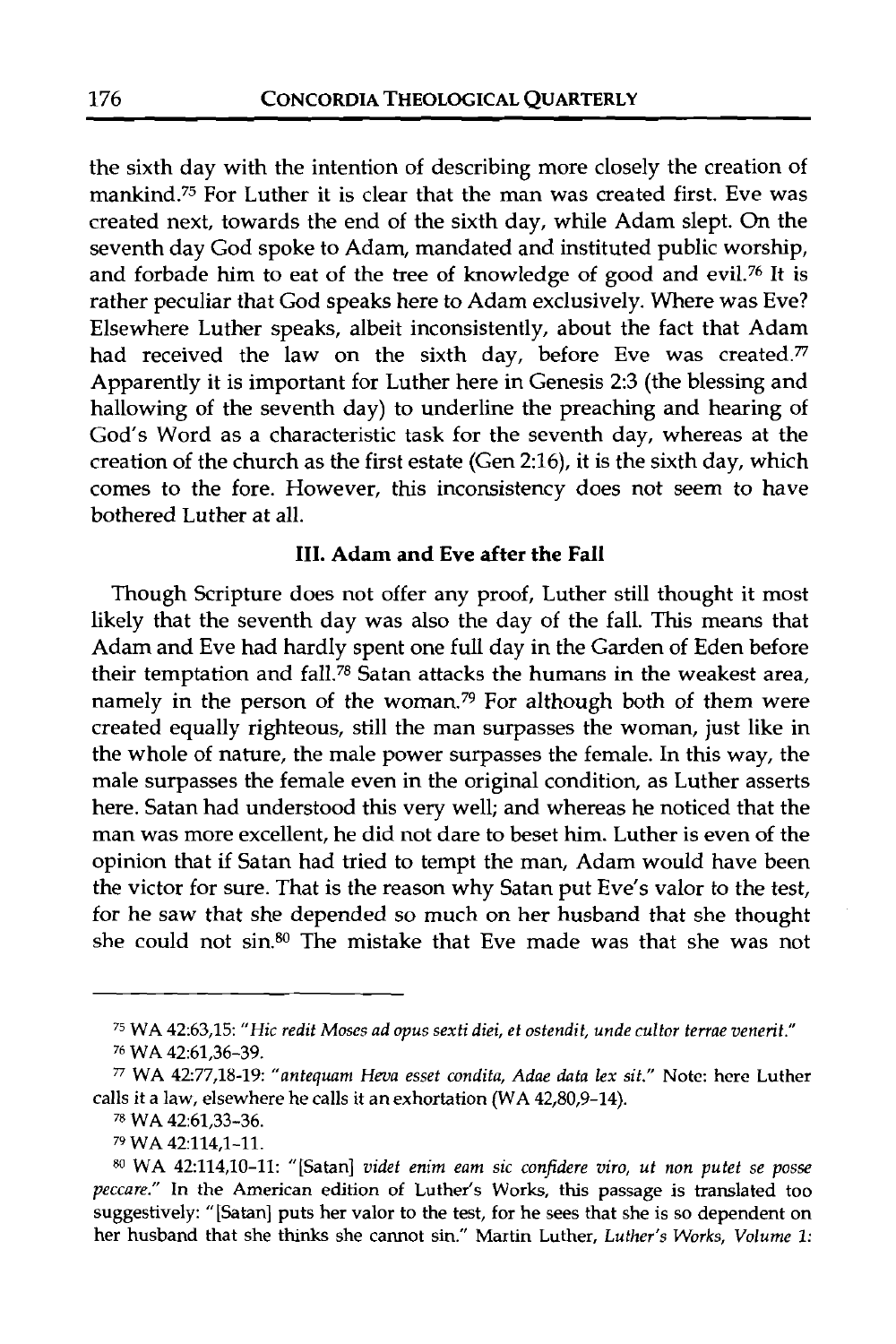satisfied with the wisdom she possessed. She was not satisfied with the word of God and wanted to climb higher and to know God in another way than he had shown himself in his word. "So this is the Fall, that Eve after giving up the true wisdom, threw herself into the deepest blindness."81

However, this does not clear the man from blame. Both of them were equally righteous before the fall; both of them are equally guilty now. Luther does not agree with almost everybody who asserts that Adam would not have been seduced but had only sinned knowingly (sciens).82 He would not have wanted to disappoint his beloved and had put the love for his wife above the one for God. Luther is not willing to accept this whitewashing. Adam is seduced as well as not seduced. It is true that this happened not by the serpent, but by his wife and himself, since he had convinced himself that no punishment would follow; this was announced by God (i.e., that they would die). Both human beings fall from faith into unbelief; their sin was that they did not believe in the word of God. Here we notice a remarkable difference with the theological tradition that was shaped by Augustine. To Luther the first humans did not sin out of lust but out of disbelief, which is the refusal to listen to God and his mandate. Luther treats lust more as a consequence than as a cause of the fall.

With the fall, being an image of God and the promise of immortality was lost, just like the immediate knowledge which Adam and Eve had of God.<sup>83</sup> The original purity and immediacy stand in sharp contrast to the situation of fallen humanity. According to Luther both sexes are dependent upon each other for procreation, but since the fall the mutual relations are totally changed. Now there is inequality between the sexes and the man is now the head of the woman. The woman is submitted to the man and is no longer able to carry the burden of the ruling, though she

8' WA 42:121,17-18.

*Lectures on Genesis,* American Edition, ed. Jaroslav J. Pelikan, Hilton C. Olswold, and Helmut T. Lehmam (St. Louis: Concordia Publishing House, 1958), 151.

**<sup>82</sup>**WA 42:136,3-5. This view was based on 1 Tim 2:13-14, which Luther reads somewhat differently than nearly all who assume that Adam was not seduced but would have sinned willingly and knowingly. Concerning *sciens,* see further Peter Lombard, *Sententiarum Liber* 11, dist. 41 (PL 192,751) with a reference to Augustine, *Retractiones,* lib. 1, c. 15.

**<sup>83</sup>**That does not mean that the knowledge of God, which Adam and Eve originally possessed, was completely immediate. In that situation too, there is some talk of the word of God as a medium of communication, which had to be preached by the man.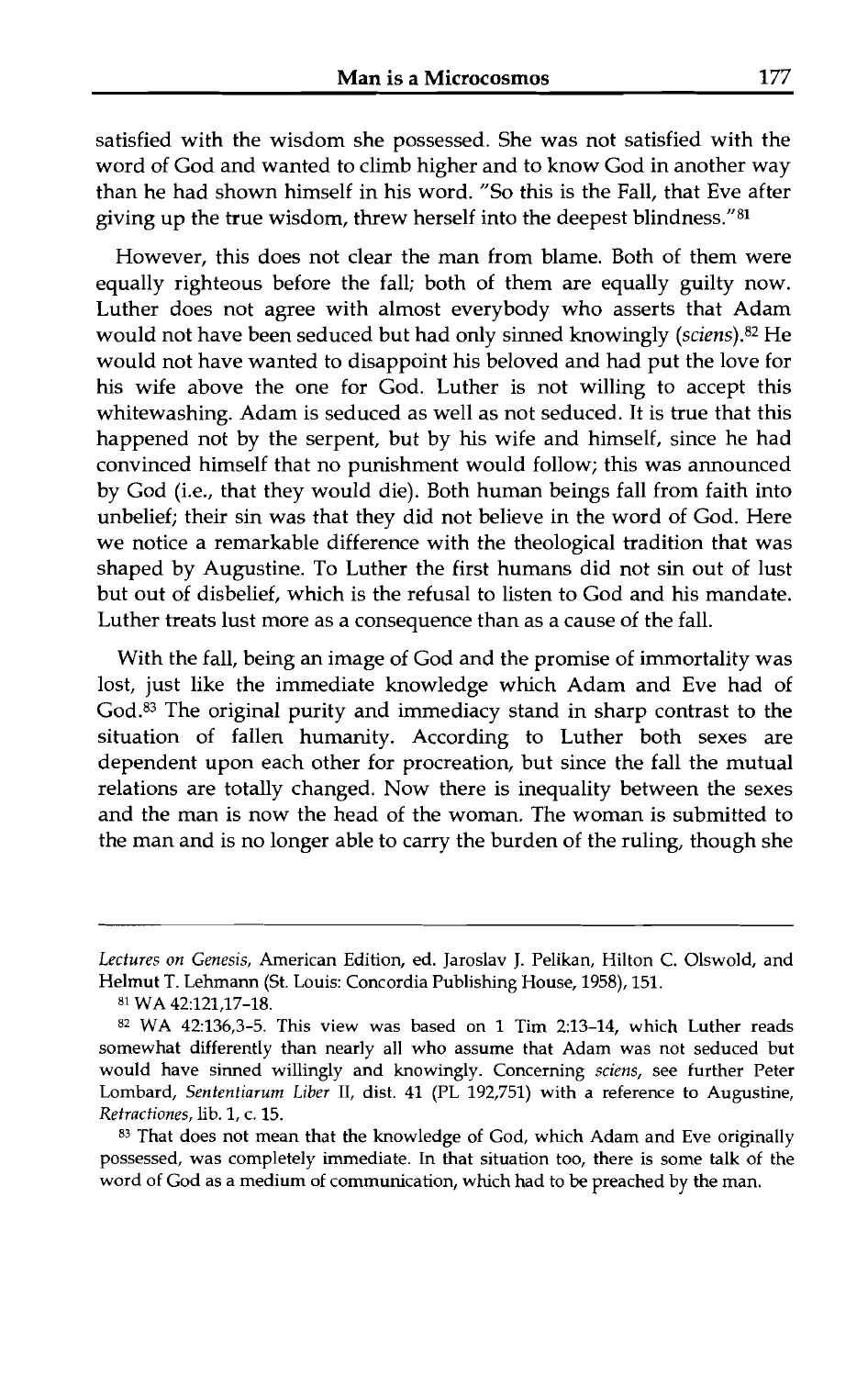is grumbling about her unequal situation.<sup>84</sup> Still she has an important task; she does not serve only as a partner in the procreation and preservation of the human race, but she is also needed for the community of life and the protection of it. An additional element after the fall is the defence of life in threatening situations. So the *oeconomia* needs the *ministerium* of women. $85$ 

Also the place of sexuality and marriage is different from now on. In paradise Adam met Eve still without any passion of lust or sense of shame. If Eve had not sinned, she would not only have given birth without pains, but also her union with her husband would have been just as honorable (honesta).86 Adam would have known her with full confidence and an obedient will to God without any evil thought. Nowadays the woman is needed as medicine against sin referring to 1 Corinthians 7:2. Luther also refers to a statement of Peter Lombard, that marriage in paradise was established as a duty (officium), but now, above all things, it serves as an antidote (remedium).<sup>87</sup> Therefore men are compelled to make use of intercourse with their wives in order to avoid sin. According to Luther there are very few who marry solely as a matter of duty. For most people marriage is of all things a remedy to restrain lust. The role of sexuality has been changed drastically. After the fall, lust rages in man, who is infected by the poison of the devil. Death has crept into all our perceptive powers like leprosy, and nobody knows yet how much passion rules in the flesh.<sup>88</sup>

In paradise the order of the society was not deduced from the ruling of one person over another. By excluding the civil government from the prelapsarian institution of the estates, Luther rejects the notion that the original human society would have known a social order that was based on a difference in dignity. Politia as the exercise of power of men over men belongs to the situation after the fall. However, the state as an institution can be deduced from the will of God, who wants to preserve his world,

88 WA 42:46,28-47,2.

**<sup>84</sup>WA** *42:151,37.* The submission after the fall does not seem to come very easily to all women. There is a reference here to her murmuring *(murmur)* and impatience *(impatientia).* 

<sup>85</sup> **WA** *42:88,4-6.* 

**<sup>86</sup> WA** *42:151,12.* 

<sup>87</sup>**WA** *42:88,10-14; 89,3437.* Peter Lombard, *Sententiarum Liber* IV, dist. *2* (PL *192,842): "Fuit autem Conjugium ante peccaturn instituturn; non utique propter remedium, sed ad sacranlenturn et ad ojjicium; post peccatun~ vero fuit ad remedium contra carnalis concupiscentiae corruptelam . . . ."* . In other contexts different from sin and fall, Luther can underline marriage and sexuality as good gifts of creation. See e.g., *Von ehelichem Leben (1522).*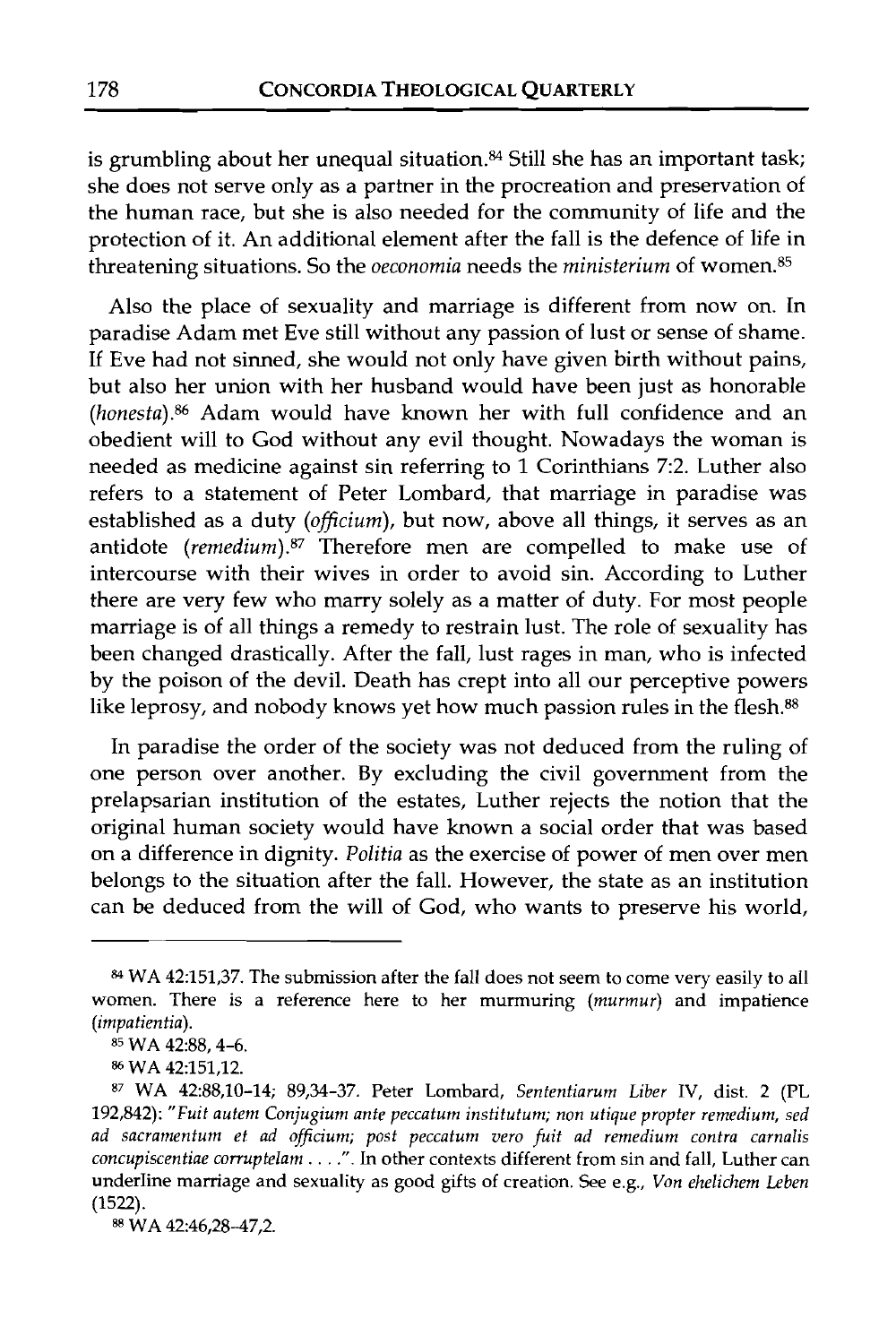which is threatened by selfish desires of human beings. Herewith belongs the law with coercive power, which is needed to protect life from destructive powers. The ruling of all three estates is entirely the concern of males after the fall.<sup>89</sup> Women cannot perform the functions of men any longer like teaching and ruling. Their functions become fully situated now in the domestic domain (oeconomia). In procreation, feeding, and nurturing their offspring, they are the masters.

Because the woman sinned first, she also is the first one to hear her penalty. Therefore, she also received the heavier penalty. Nevertheless Luther ventures to call this penalty "gladsome and merry" (laeta et hilaris), $90$  for she receives as the first to sin the promise of hope; she is promised personally that her offspring will crush the head of the serpent (Gen 3:15). The punishment of childbearing in pain will remain as a heavy burden on her body, but in spite of the penalty she gets the honor of motherhood, keeps her sex, and remains a woman.91 She notices that she is not separated from her husband so that she does not have to live in isolation. With this Luther wants to express the creaturliness and dignity of Eve as a woman.

The penalty of the man consists in the increase of lust in his body and the aggravation of his tasks, such as supporting his family, ruling, and teaching. Henceforth, all this will involve the highest efforts. The field, once fertile, can now be plowed in sweat and tears only. Also, the man can maintain only with pains the obedience imposed to the woman. This applies even more strongly to the ruling over humans, for was it not Xenophon who had said that it was easier to rule wild animals than human beings?92 Also man's relationship to wild animals has been changed radically; he has been alienated from those that do not want to be subjected to him any longer. Only the care for domestic animals remains to him.

Thus the ruling over creation is badly disturbed. With the penalty of sin, also the creation itself is coming into an ambivalent position. It is true that the earth is innocent and that it has not sinned. However, it is forced to endure the curse. On the one side, nature remains the reality created by

**<sup>89</sup>WA 42:151,25:** *"Regnum itaque manet penes maritum, cui uxor mandato Dei parere cogitur."* 

<sup>90</sup>**WA 42:148,4 and 23.** 

**<sup>91</sup> WA 42:148,27:** *"Videt se retinere sexum suum et esse mulierem."* 

<sup>92</sup> Xenophon, Cyropaed. **1,1,3.** Quoted in Greek in WA **42:152,18.**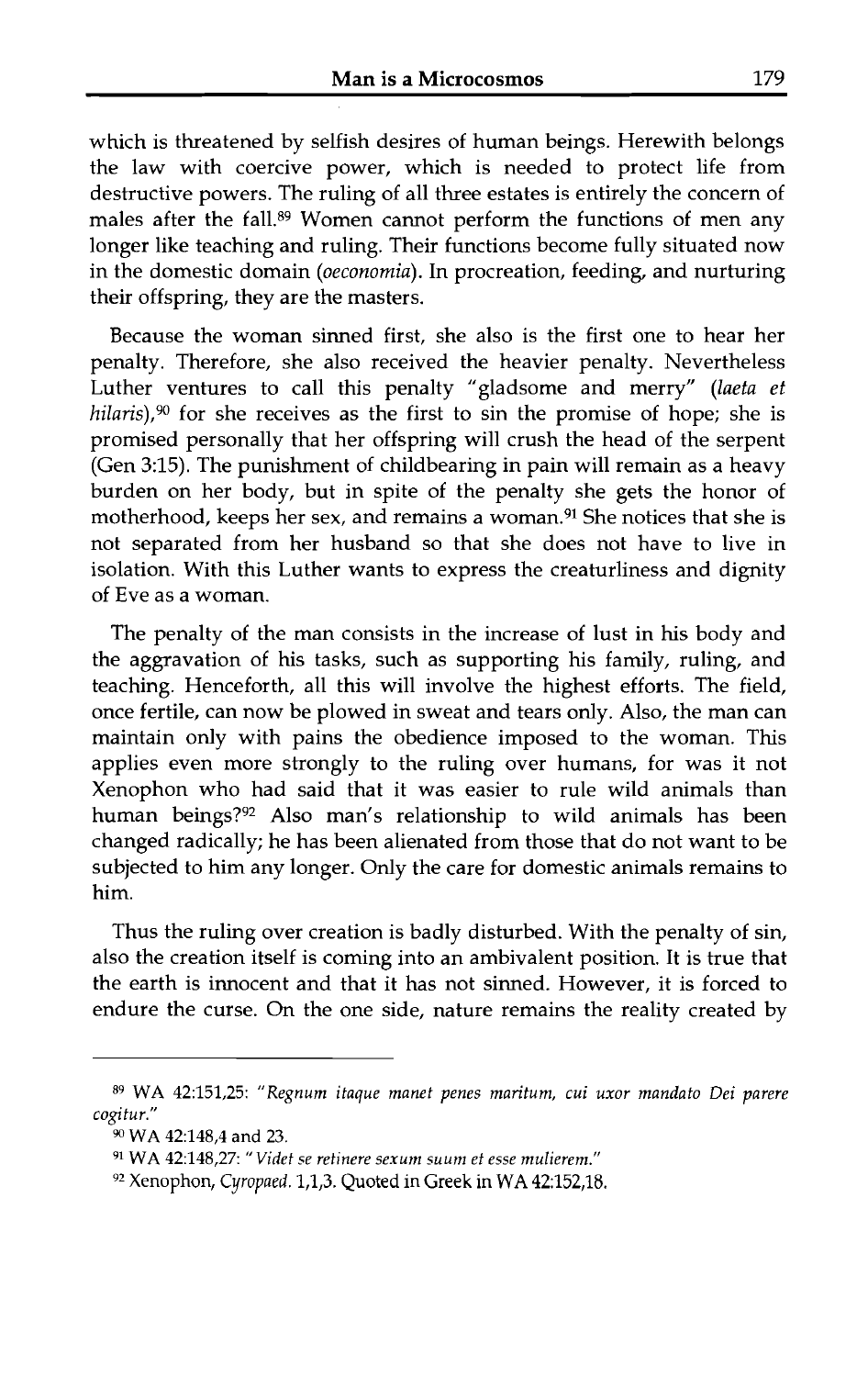God; on the other side, it becomes a hostile reality and a tool of God's anger in regard of human sin. After the fall, man is called to acknowledge how wonderful the world, nature, and life are. The earth remains a kind, gentle, and forbearing mother; likewise, she is the perpetual servant of the need of mortals,93 but at the same time, the earth feels the curse about which St. Paul had written in Romans 8:21. In the first place, it does not bring forth the good things it would have produced if man had not fallen. In the second place, it produces many harmful plants now. With the increase of sins, not only weeds, nettles, thorns, and thistles will multiply, but also nature will turn against man by cold, lightning, poisonous plants, floods, and earthquakes. According to Luther, the number of contagious and fatal diseases increases visibly too.<sup>94</sup> Though all this is not described in the Bible, Luther explains this as a consequence of the increase of sin in the world and with that the increase of its penalties.95

### **IV. The Promise that Remains**

In spite of the extensive elaborations on penalties, the center of Genesis 3 for Luther is the proto-gospel (3:15). In this Luther finds the promise of a savior and of eternal life. This message seems to pervade the whole history of the first people. God is no tyrant, but a merciful God, who, in spite of the penalties, shows man the way to eternal salvation and worldly prosperity and happiness "because He has given a wife, home and children and preserves and increases this all by blessing it."<sup>96</sup>

However important the arrangement of this worldly life as a defense from chaos and protection against evil may be, the most important is nevertheless the beginning of the history of eternal salvation. It is true that people now are still subject to death as a penalty for sin, but one day they will be resurrected to immortality. This promise is seen by Luther as a reality yet. God transfers the death, which humans deserved, to another and insignificant part of them, namely the flesh, whereas the spirit lives in righteousness because of faith. According to the flesh they deserve death, but according to the hope, they are already liberated from death now. They are already justified by that faith in this world, and the expectation of

<sup>93</sup> WA 42:152,29. This is a quotation from Plinius the Elder, *Historia Naturalis,* 1,63.

*<sup>94</sup>*WA 42:154,35-155,lO. Luther mentions here the rise of the "French disease" or syphilis, which in his youth still was unknown, and the "English sweat disease," which spread in Germany (1529) and notably in Wittenberg too.

**<sup>95</sup>**WA 42:153,37-154,7.

<sup>%</sup> **WA 42:149,12-17.**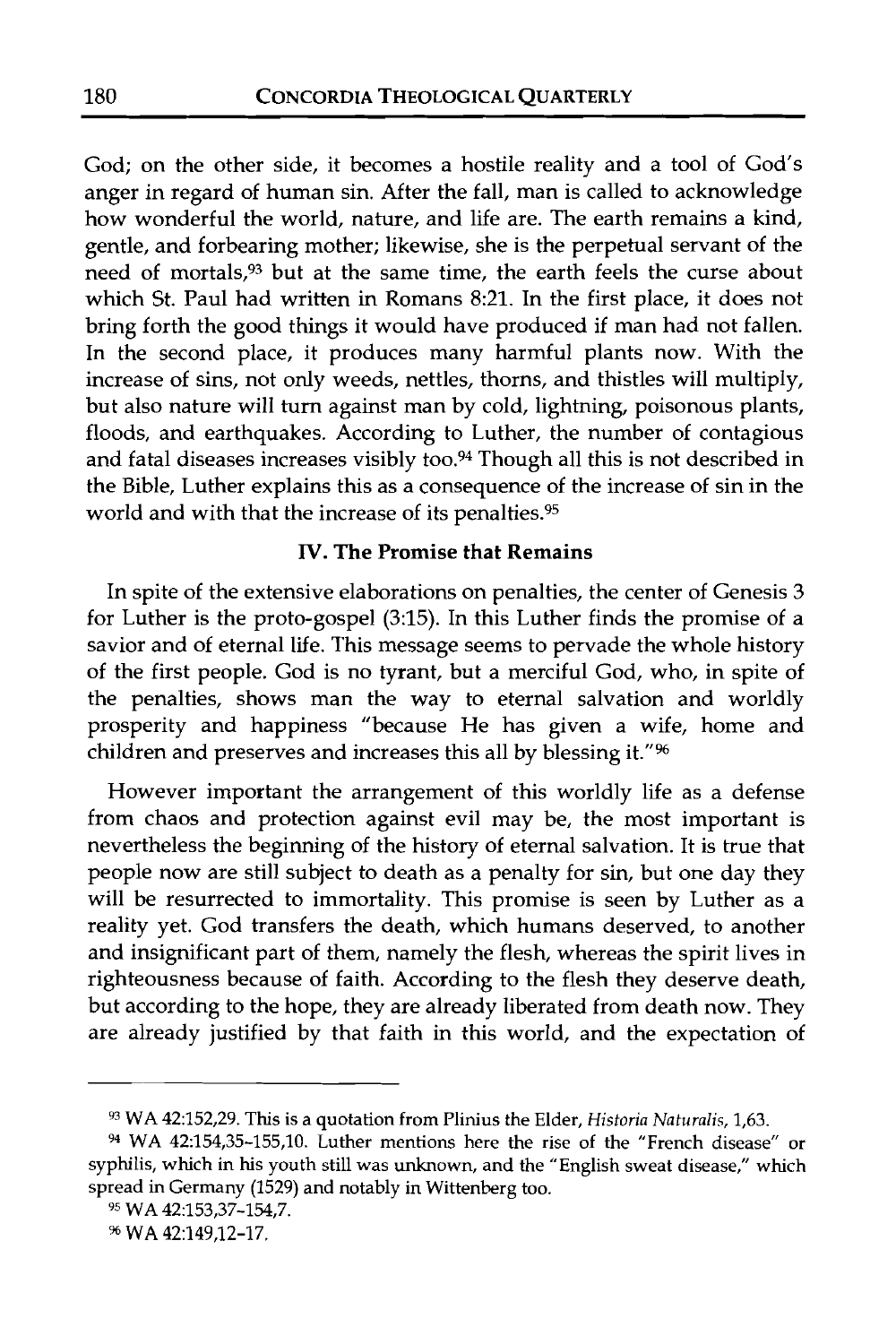eternal life tempers the weight of the inflicted penalties. In this way, faith is put in a central position in Luther's Commentary on Genesis. Adam and Eve trusted God's promise. By doing so, they became the archetypes of justification by virtue of the promise, which effects what it announces. "It is the Word," according to Luther, "which has made Adam and Eve alive and has awakened them from death to life."97 As life in paradise was, life now stays surrounded by God's mercy and kindness. The last day will be no return to a paradise lost, but a much more exalted state will be given to human kind. This promise is actually fulfilled in the person of Jesus Christ. He removed sin, swallowed up death, and restored obedience to God. That is the reason he remains a pledge for us. "These treasures we possess in Christ, but in hope. In this way like Adam, like Eve, all who believe until the Last Day live and conquer by that hope."98

#### V. Conclusion

In his Lectures on Genesis, Luther deals extensively with the story of creation and fall and the special position of the first human beings in it. It is possible to consider in other creatures, as it were, God's footprints, but it is in the human being with his and her original wisdom, righteousness, and knowledge of all things that God may truly be recognized, and for that reason, original man is described by Luther as a "microcosmos." 99 This image had its philosophical background in antiquity and was developed and incorporated in medieval Christianity (e.g., Isidore of Sevilla and Hildegard of Bingen). There is an analogy between the cosmos and man, and the arrangement of the macrocosmos can be traced back within man. This world en **miniature,** the summit of God's creation, contains an understanding of heaven, earth, and the entire creation. Originally, in human beings the knowledge of God, man, and creation were present in full harmony. According to Luther, through the fall this perfect knowledge of all things was lost for good, which means that man as a microcosmos is disturbed. Man's view of himself and the world is troubled like in a broken mirror. In this view, Luther distinguished himself from Renaissance thinkers like Leonardo da Vinci, who considered "man as the measure of

**<sup>97</sup> WA 42:146,18-20. Here a line can be discerned with Luther's commentary on the**  Letter to the Romans (1515-1516), in which he deals with man as "peccator re vera, sed *iustus ex reputatione et promissione Dei certa."* **(WA 56:272,3-19).** 

**<sup>98</sup>WA 42:147,5-7. The identification with Adam and Eve here is one with their hope instead of their sin, cf., footnote 9.** 

**WA 42:51,22-26. It is remarkable that Luther applies this image on Adam especially**  *(praesertim)!*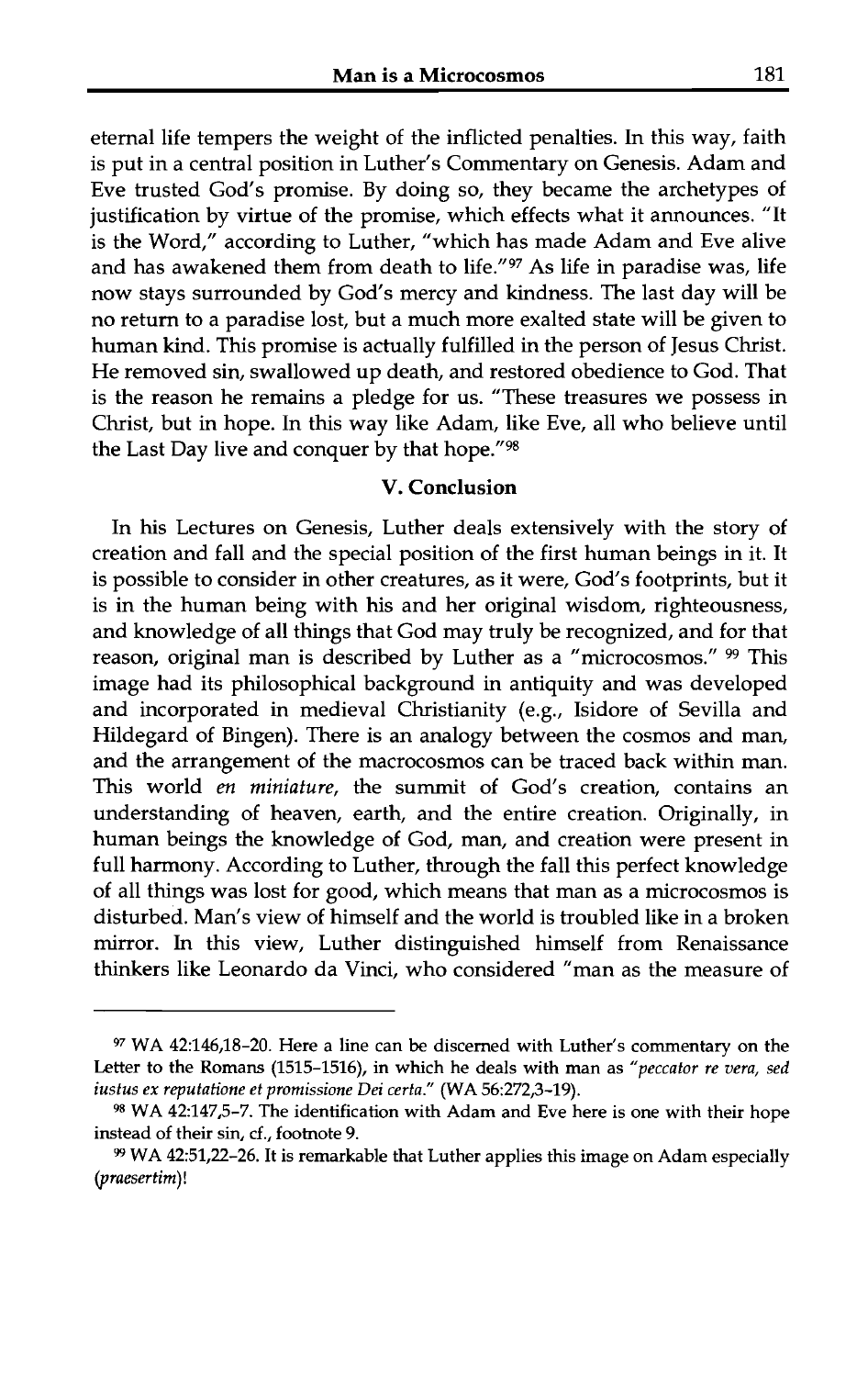all things." $100$  The divine-human shape represents the lasting harmony between the macro- and the microcosmos.

In his Lectures on Genesis, Luther stresses that man and woman are permanently dependent upon each other, and that, in this, the foundation of marriage is found. Human beings contribute, according to God's mandate, to the planning of life in view of the preservation of humanity and creation. Definitely, the elder Luther had an eye for the original equality of man and woman in paradise, but this does not necessarily imply another view of the situation after the fall. Certainly there is some talk of created equality (in the image of God), but this equality does not extend itself to the concrete life in the three estates in the present time. On the one side, in his description of the relations between man and woman, he still was a tributary in many ways to the views of his time; on the other side, he emphasizes their partnership and common responsibility for the preservation of creation. Undeniably, Luther has provided marriage with a higher social respect by appreciating it as a created institution and, thus, as the highest human estate of life.<sup>101</sup> This is an explicit correction of an overemphasis of celibacy by the Church of Rome. According to Luther's opinion, the papacy had tarnished marriage and had exalted celibacy to the highest estate.<sup>102</sup> Contrary to this self-chosen status of life, which does not comply with the original mandate to preserve the human race, the Reformer emphasizes marriage as a divine institution. 103 At the same time, the Reformation movement of the sixteenth century has profiled marriage more strongly as a mutual contract based on freedom and mutual respect. For the legal status of women, it certainly meant some progress; forced marriages were disproved as well as forced entries into cloisters.104 Nuns

**<sup>1</sup>W** Actually a classic idea, developed by Protagoras of Abdera ( c. 480-410 BC).

**<sup>101</sup>**See e.g., L. Roper, "Gender and the Reformation," in *Archiv fur Reformationsgeschichte* 92 (2001): 290-302; Merry E. Wiesner, *Women and Gender in Early Modem Europe* (Cambridge: Cambridge University Press, 1993).

**lo2** WA 42:100,36-101,34. Here Luther mentions his own negative memories from his youth concerning marriage as a sinful state of life by definition (101,13-15). See Gerta Scharffenorth, "Im Geist Freunde werden. Die Beziehung von Mann und Frau bei Luther im Rahmen seines Kirchenverständnisses," in Den Glauben ins Leben ziehen . . . *Studien zu Luthers 7'heologie* (Miinchen, 1982), 128-131.

**<sup>1°3</sup>** See e.g., WA 42:101,3-33; 101,27-28: " . . . *praeterquam quod coelibatus sine verbo Dei institutus est, Imo, sicut praesens historia testatur, contra verbum Dei."* 

See further Steven E. Ozment, "Luther on Family Life," in *Protestants, 7'he Birth of a Revolution* (New York: Doubleday, 1992), chapt. 7, 151-168. "Among the leaders of the Reformation, it was widely believed that in most cases women had been placed in cloisters against their will and without full understanding of the consequences" (154).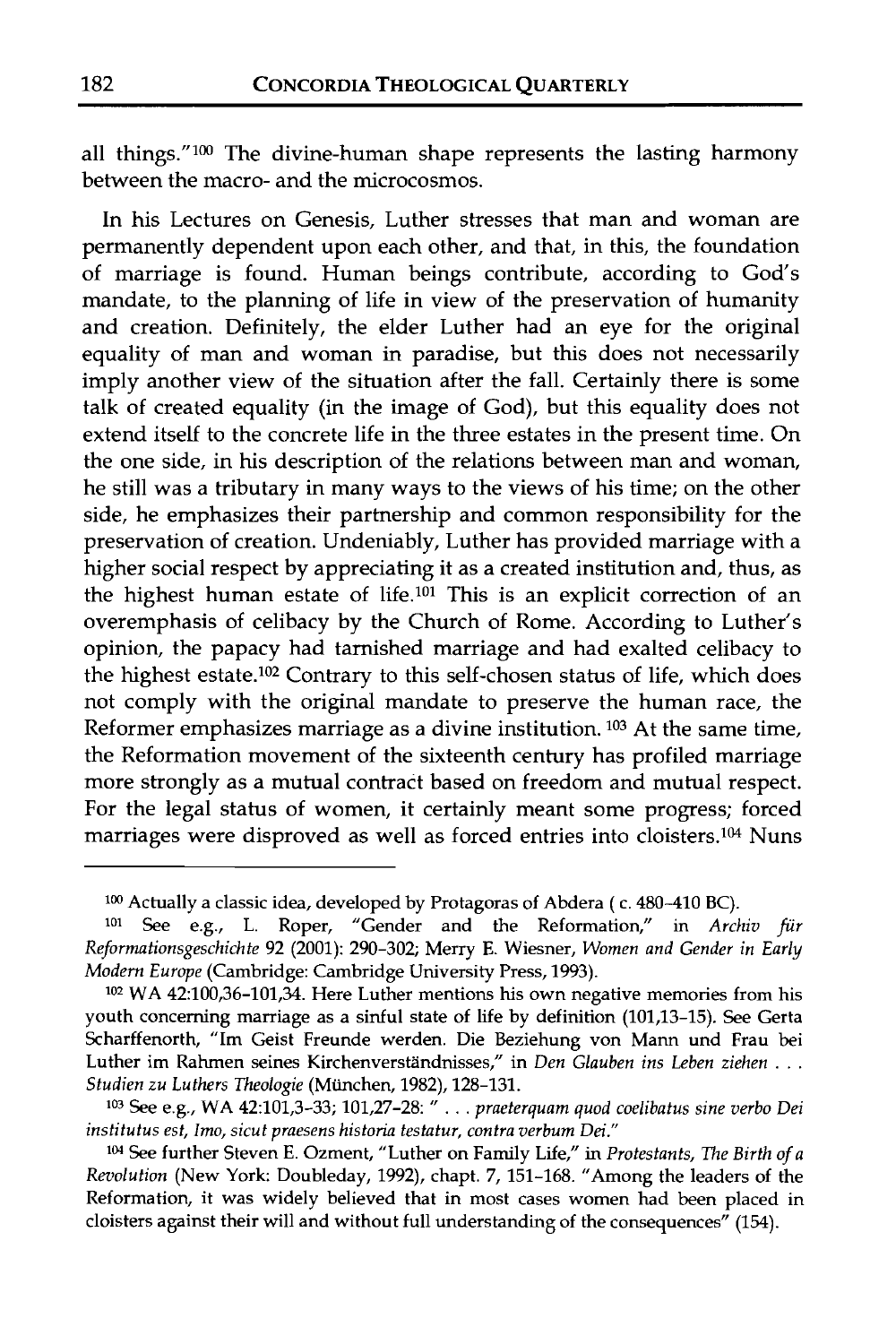were even encouraged to leave them behind. From a sixteenth-century point of view, cloisters could only be seen as women-unfriendly because women were kept away from their real tasks and responsibilities in society.

In spite of the fact that the Reformation movement acquired a stronger appreciation for marriage as an earthly institution of God, it did not immediately mean an improvement of the concrete position of women. Now, that an independent development within the cloister was denied, there remained for them only the traditional tasks within marriage and family life. It is obvious that Luther was no proto-feminist. We would do well to bear in mind that proposals for the praxis of marriage and family do not come from general, doctrinal statements, but that they are dependent in a much higher degree from social structures, models of acting, and the horizon of thinking in a certain time.105 Definitely, the elder Luther caught more sight of the original equality of man and woman in paradise, but it did not necessarily mean another view on the situation after the fall. **On** the one side, describing the relations between man and woman, he was still supportive of the views of his time, on the other hand he underlined their partnership and common responsibilty.

How had the situation in paradise been? Even when some authors underline created equality in Luther's Lectures on Genesis, it does not mean equality in every respect. There remains a certain ambiguity in Luther's statements. Sometimes he stresses equality, especially when there is talk of man and woman created in the image of God. Other times, however, he can also stress a certain inequality from the beginning of creation. The inequality deals then with a difference of sex and a different position in the church. Man and woman are equal before God as creatures, but at the same time they are different from the very beginning and not only after the fall. However, emphasizing the equality of the woman as a full-fledged creature of God already means a remarkable departure from the medieval scholastic theology, in which the woman by nature was considered an imperfect being. Luther was able to bring back the discussion from a philosophy of nature, which was strongly determined by Aristotle, to proper theology; from scriptural insights, he reinterpreted the creation of man and woman theologically. The creation of both sexes are equally miraculous, and therefore, both are destined to eternal life with God. Besides that, man and woman in their being ordered to each other

**<sup>&#</sup>x27;05** Scharffenorth, "Im Geist Freunde werden," 142.